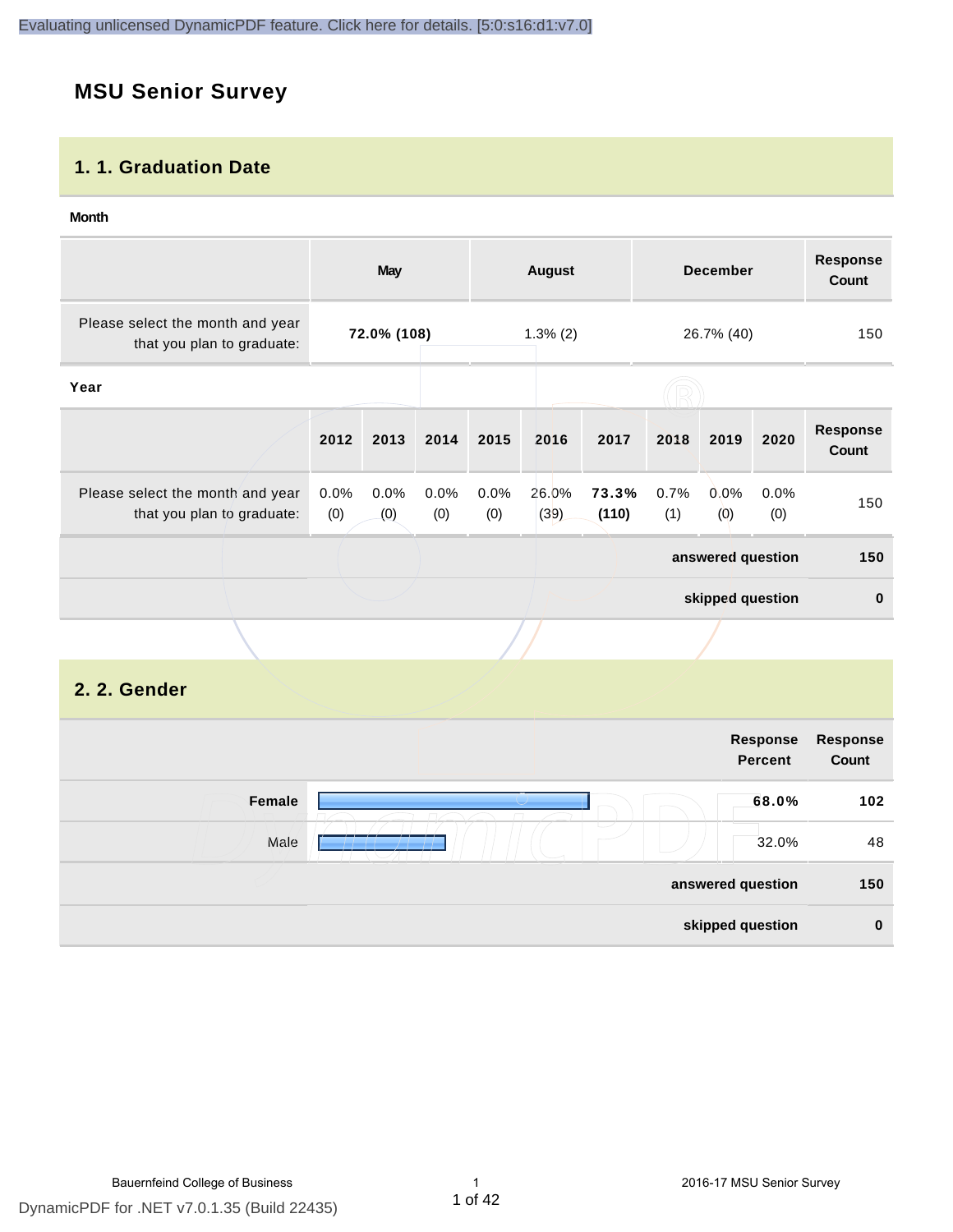#### **3. 3. Ethnic Background**

|                                           |                | <b>Response</b><br><b>Percent</b> | <b>Response</b><br>Count |
|-------------------------------------------|----------------|-----------------------------------|--------------------------|
| White                                     |                | 86.6%                             | 129                      |
| Black/African-American                    |                | 7.4%                              | 11                       |
| Asian                                     | П              | 2.0%                              | 3                        |
| Hispanic/Latino                           | $\mathsf I$    | 0.7%                              | 1                        |
| American Indian/Alaskan Native            |                | 0.0%                              | $\pmb{0}$                |
| Native Hawaiian/Other Pacific<br>Islander |                | 0.0%                              | $\pmb{0}$                |
| Two or more races                         | $\blacksquare$ | 3.4%                              | 5                        |
|                                           |                | answered question                 | 149                      |
|                                           |                | skipped question                  | 1                        |
|                                           |                |                                   |                          |

#### **4. 4. Are you a U.S. citizen?**

|     |                 | Response<br><b>Percent</b> | <b>Response</b><br>Count |
|-----|-----------------|----------------------------|--------------------------|
| Yes |                 | 96.0%                      | 143                      |
| No  | ٠<br>$\bigcirc$ | 4.0%                       | 6                        |
|     |                 | answered question          | 149                      |
|     |                 | skipped question           |                          |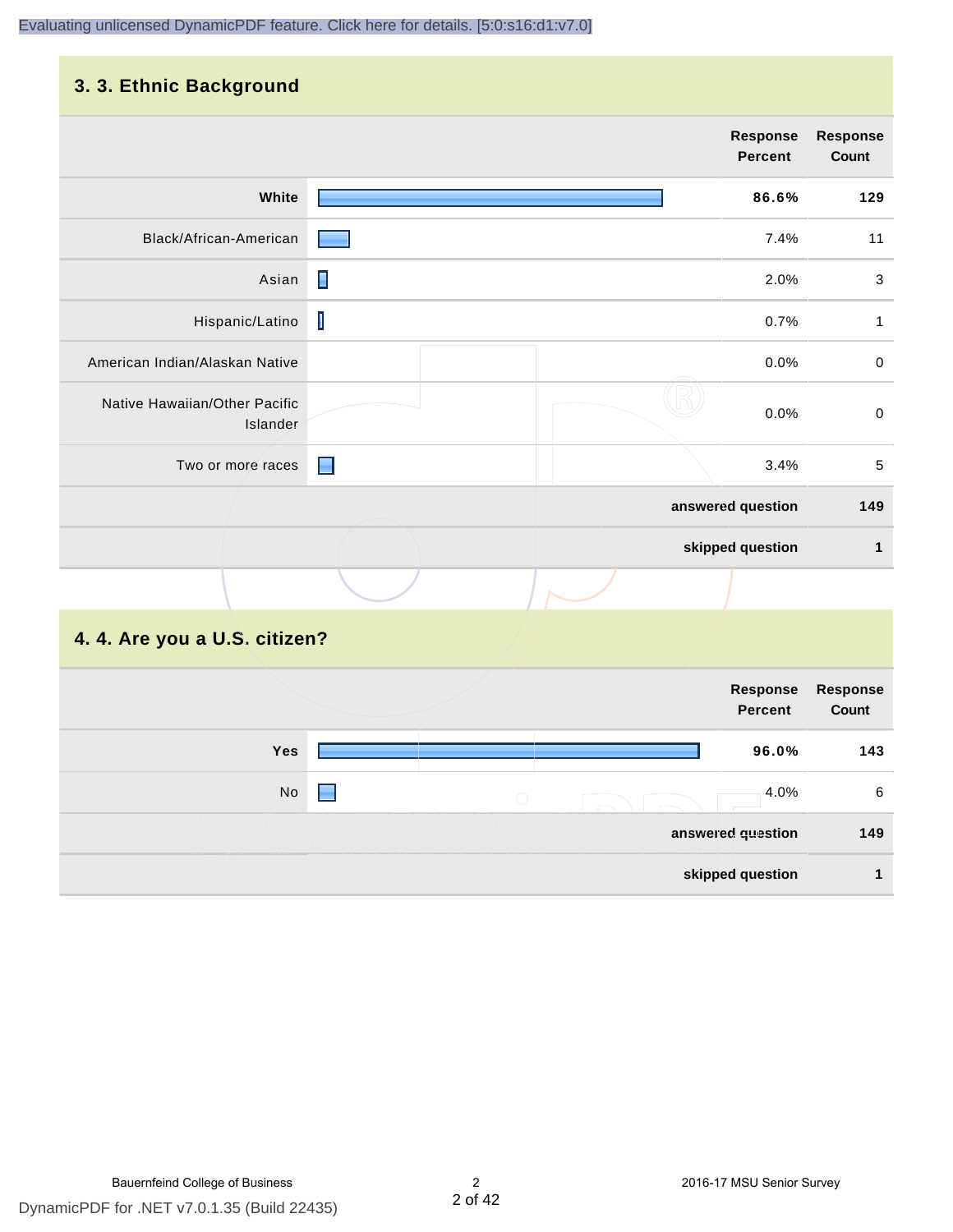## **5. 5. What is your residency classification at MSU? Response Response Percent Count In-state 74.7% 112** Out-of-state **22.7%** 34 International 2.7% 4 **answered question 150 skipped question 0** DynamicPDF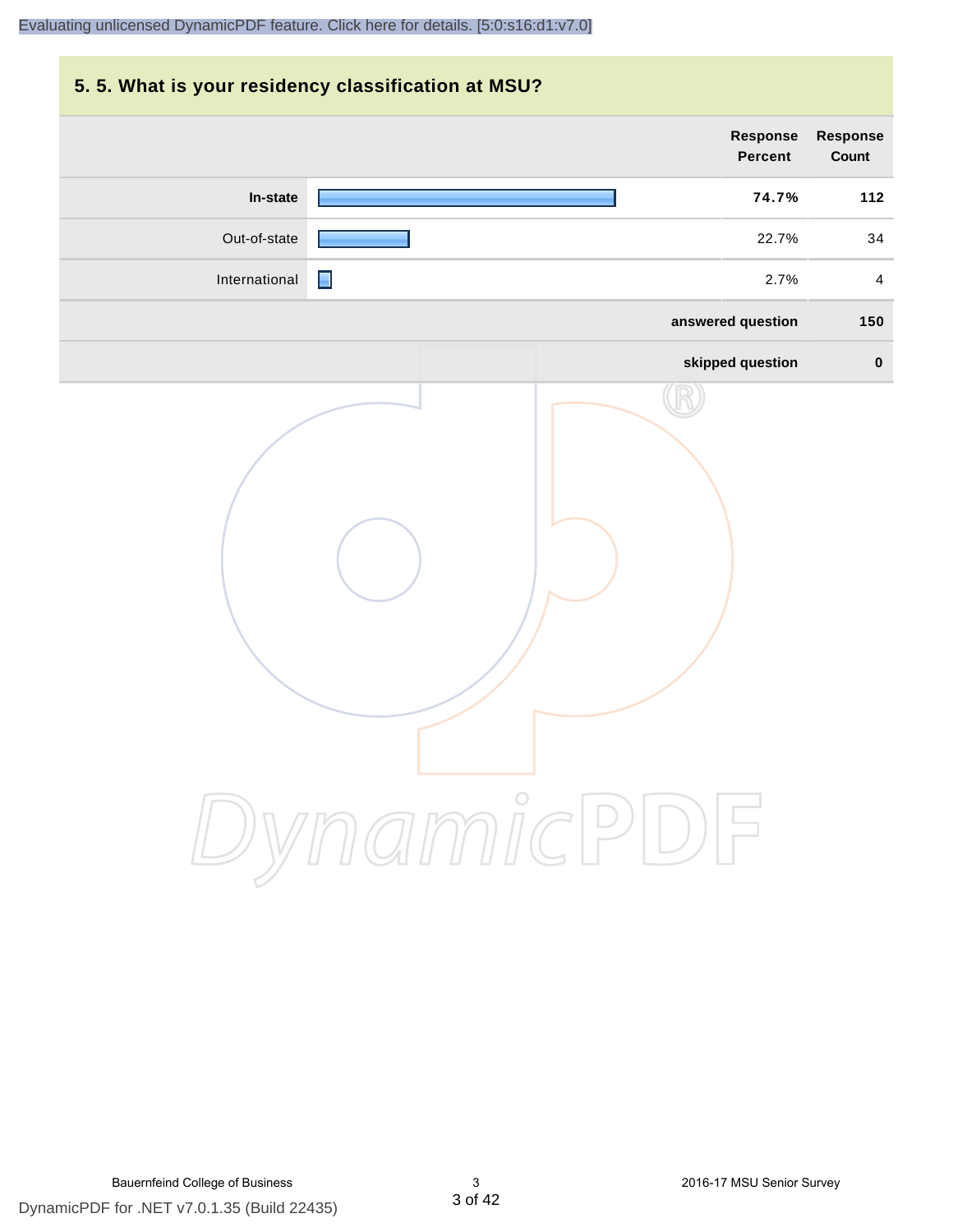|          |                   | 5.5. What is your residency classification at MSU? |
|----------|-------------------|----------------------------------------------------|
| 150      | answered question |                                                    |
| $\bf{0}$ | skipped question  |                                                    |

#### **6. 6. Age**

|               |   | Response<br>Percent | <b>Response</b><br>Count |
|---------------|---|---------------------|--------------------------|
| 24 or younger |   | 76.7%               | 115                      |
| 25-34         |   | 14.7%               | 22                       |
| 35-44         |   | 5.3%                | 8                        |
| 45 or older   | E | 3.3%                | 5                        |
|               |   | answered question   | 150                      |
|               |   | skipped question    | $\mathbf 0$              |
|               |   |                     |                          |

#### **7. 7. Has either of your parents received a bachelor's degree?**

|     | Response<br><b>Percent</b> | Response<br>Count |
|-----|----------------------------|-------------------|
| Yes | 53.3%                      | 80                |
| No  | 46.7%                      | 70                |
|     | answered question          | 150               |
|     | skipped question           | $\bf{0}$          |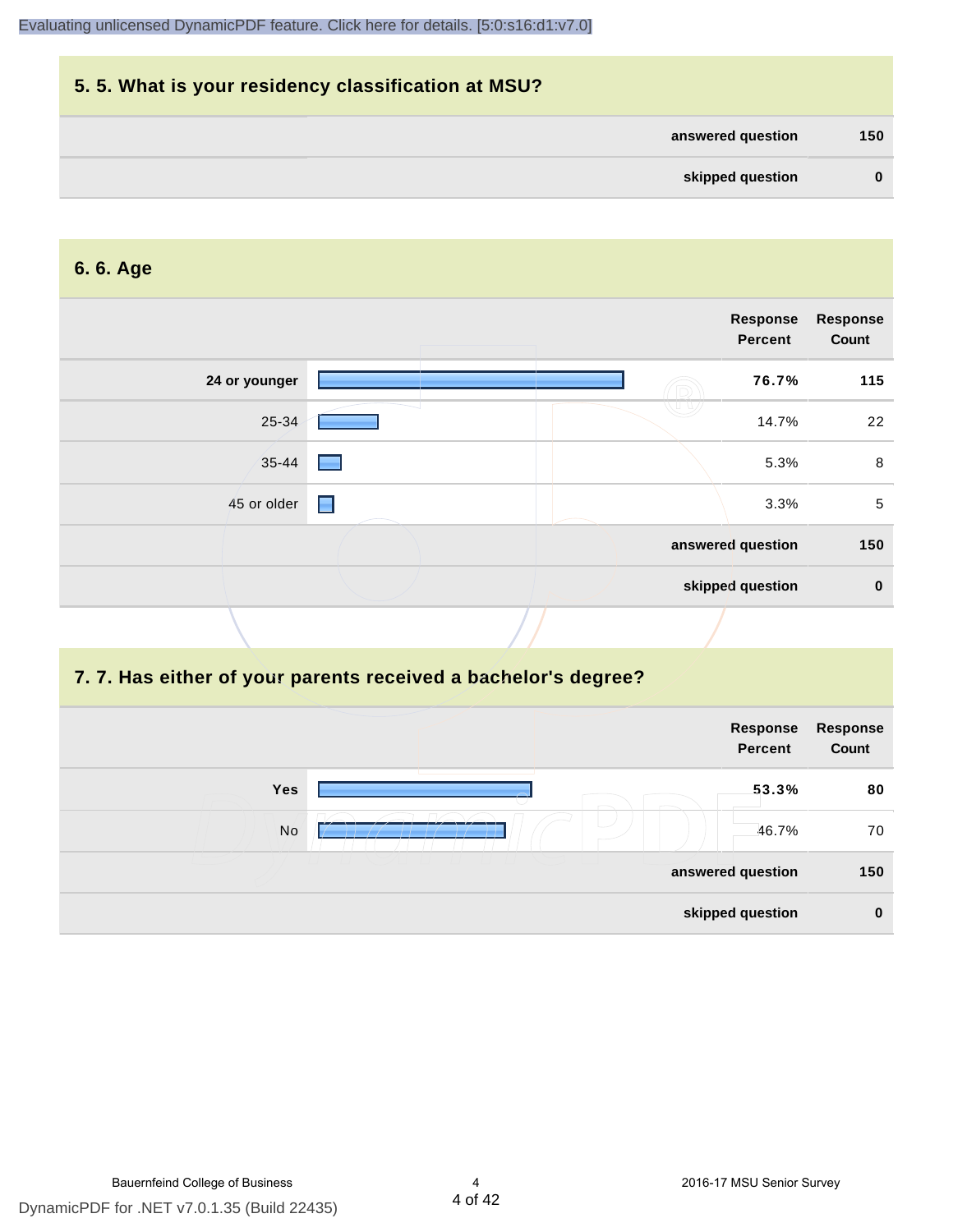#### **8. 8. Has either of your parents received a degree from MSU?**



| 9.9. What was your original entry status to MSU?    |                                   |                          |
|-----------------------------------------------------|-----------------------------------|--------------------------|
|                                                     | <b>Response</b><br><b>Percent</b> | <b>Response</b><br>Count |
| Freshman                                            | 63.3%                             | 95                       |
| Transfer from community<br>college/technical school | 26.0%                             | 39                       |
| Transfer from 4-yr institution                      | 10.7%                             | 16                       |
|                                                     | answered question                 | 150                      |
|                                                     | skipped question                  | $\bf{0}$                 |

**10. 10. How many credits were transferred?**

| <b>Response</b><br>Count | Response<br><b>Percent</b> |             |
|--------------------------|----------------------------|-------------|
| 4                        | 7.3%                       | 12 or fewer |
| 6                        | 10.9%                      | 13-30       |
| 18                       | 32.7%                      | $31 - 60$   |
| 27                       | 49.1%                      | Over 60     |
| 55                       | answered question          |             |
| 95                       | skipped question           |             |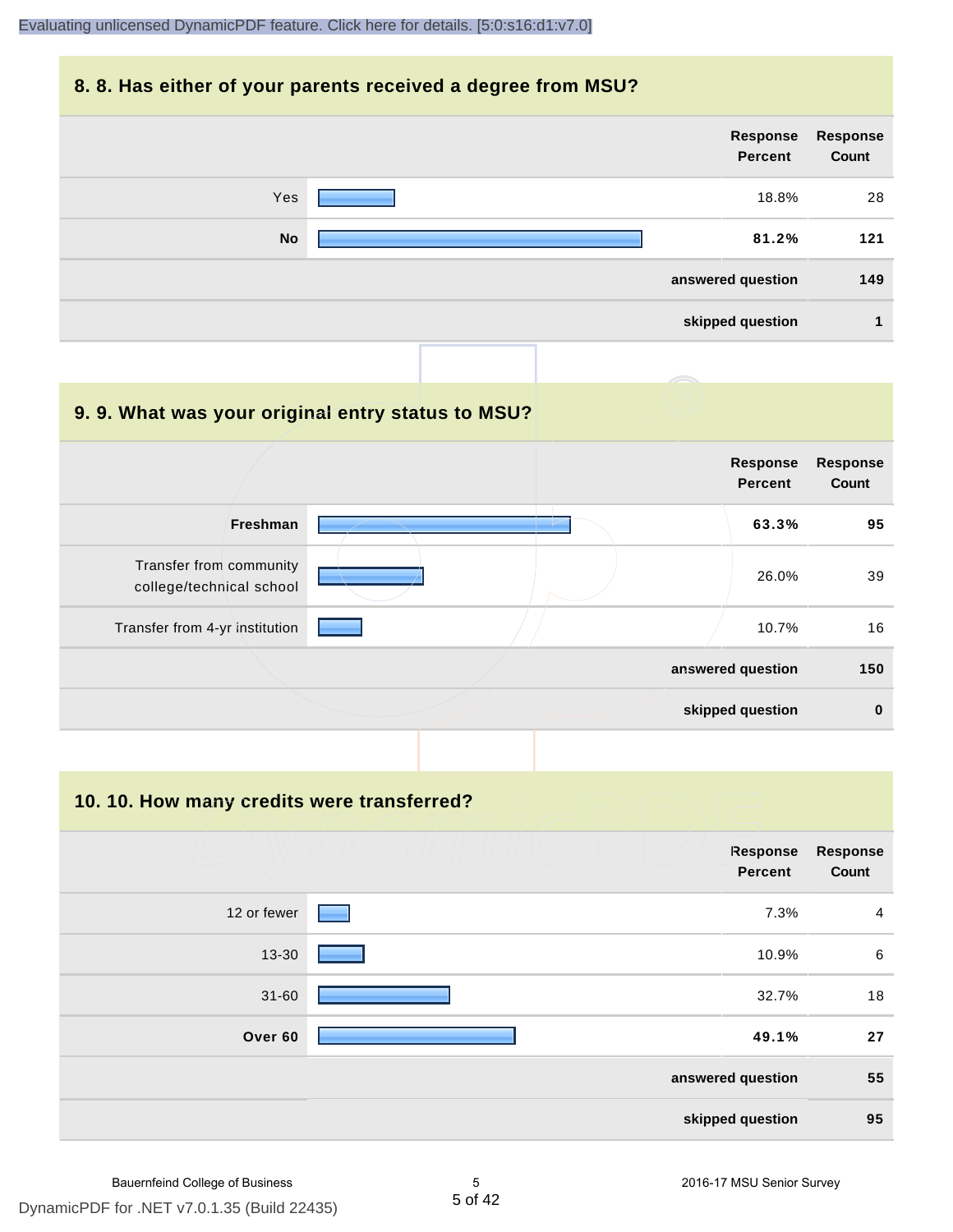#### **11. 11. Approximately what percent of your University Studies (general education) classes did you take at MSU?**

|                            |                                                      | <b>Response</b><br><b>Percent</b> | <b>Response</b><br>Count |
|----------------------------|------------------------------------------------------|-----------------------------------|--------------------------|
| Under 25%                  |                                                      | 53.7%                             | 29                       |
| 25-49%                     |                                                      | 16.7%                             | $\boldsymbol{9}$         |
| 50-74%                     |                                                      | 24.1%                             | 13                       |
| 75-100%                    |                                                      | 5.6%                              | $\mathbf{3}$             |
|                            |                                                      | answered question                 | 54                       |
|                            |                                                      | skipped question                  | 96                       |
|                            |                                                      |                                   |                          |
|                            | 12. 12. What has been your attendance status at MSU? |                                   |                          |
|                            |                                                      | <b>Response</b><br><b>Percent</b> | Response<br>Count        |
| <b>Primarily full-time</b> |                                                      | 93.3%                             | 140                      |
| Primarily part-time        |                                                      | 6.7%                              | 10                       |
|                            |                                                      | answered question                 | 150                      |
|                            |                                                      | skipped question                  | $\pmb{0}$                |
|                            | $\bigcirc$                                           |                                   |                          |

DynamicPDF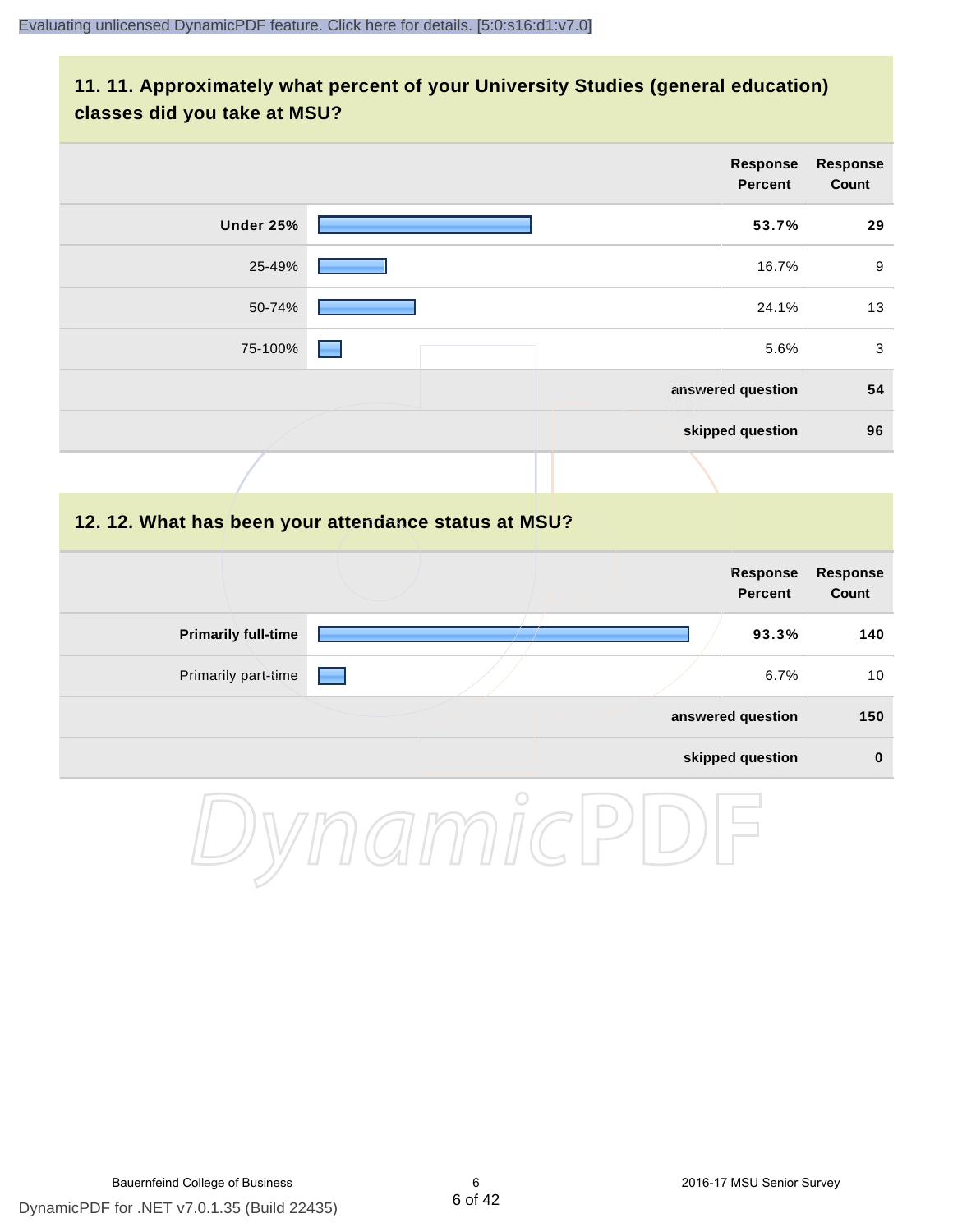#### **13. 13. In which Residential College are you a member?**

|                            |                     | <b>Response</b><br><b>Percent</b> | <b>Response</b><br>Count |
|----------------------------|---------------------|-----------------------------------|--------------------------|
| Do not know                |                     | 11.3%                             | 17                       |
| <b>Clark College</b>       |                     | 12.7%                             | 19                       |
| Elizabeth College          |                     | 12.7%                             | 19                       |
| Franklin-Springer Colleges | $\lfloor - \rfloor$ | 5.3%                              | 8                        |
| <b>Hart College</b>        |                     | 12.0%                             | $18$                     |
| <b>Hester College</b>      |                     | 13.3%                             | 20                       |
| Regents College            |                     | 9.3%                              | 14                       |
| <b>Richmond College</b>    |                     | 13.3%                             | 20                       |
| White College              |                     | 10.0%                             | 15                       |
|                            |                     | answered question                 | 150                      |
|                            |                     | skipped question                  | $\pmb{0}$                |

DynamicPDF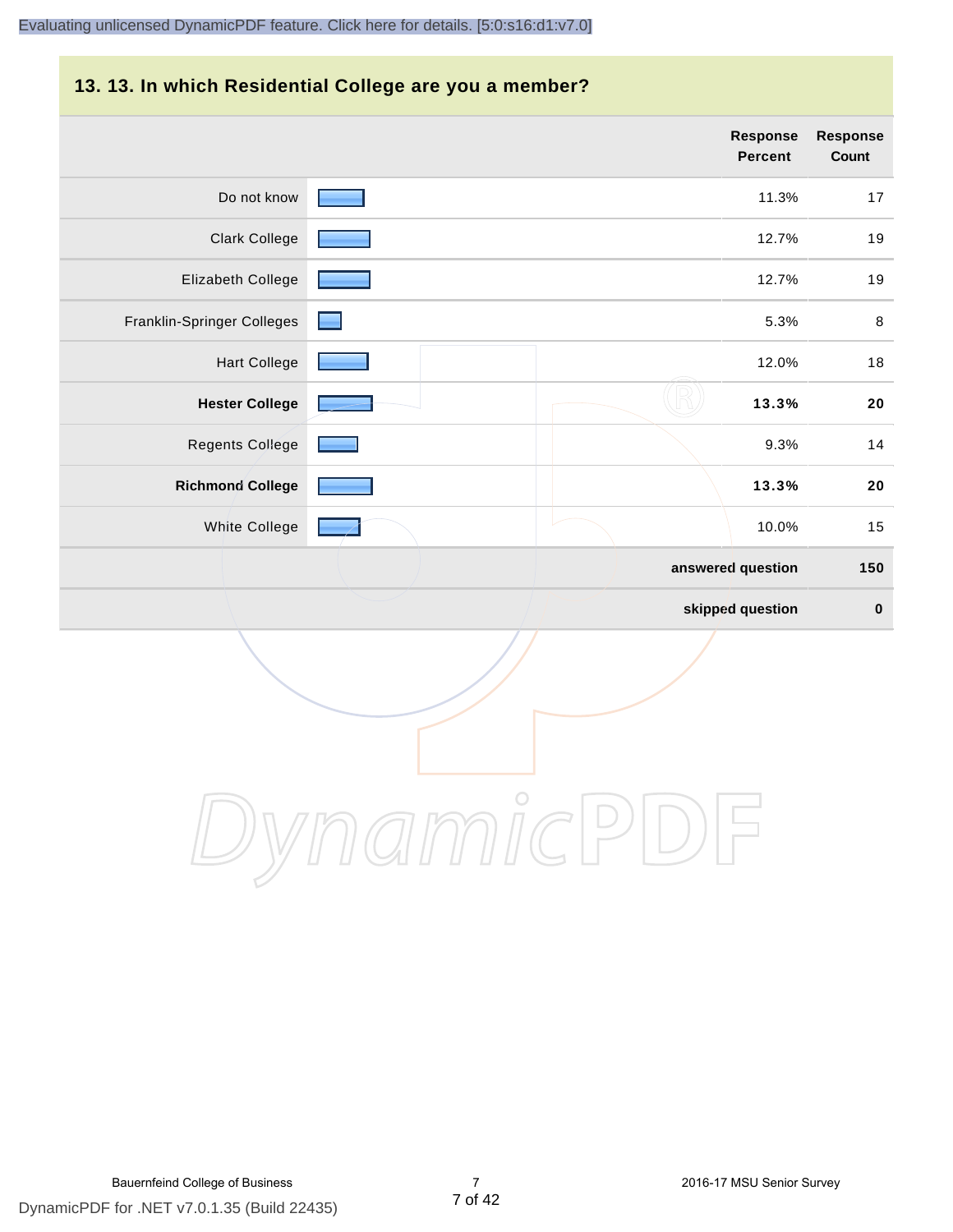### **13. 13. In which Residential College are you a member? answered question 150 skipped question 0**

#### **14. 14. Have you ever received any type of Financial Aid while at MSU? (scholarships, grants, work-study, etc.)**



**15. 15. How many years will it take you to complete your degree from the point of your initial enrollment in college (including any time at a previous institution)?**

|               | Response<br><b>Percent</b> | <b>Response</b><br>Count |
|---------------|----------------------------|--------------------------|
| Two           | $\blacksquare$<br>4.0%     | 6                        |
| Three         | $\bigcirc$<br>$10.0\%$     | 15                       |
| Four          | 46.7%                      | 70                       |
| Five          | 24.0%                      | 36                       |
| Six           | 4.7%<br>٠                  | $\overline{7}$           |
| More than six | 10.7%                      | 16                       |
|               | answered question          | 150                      |
|               | skipped question           | $\pmb{0}$                |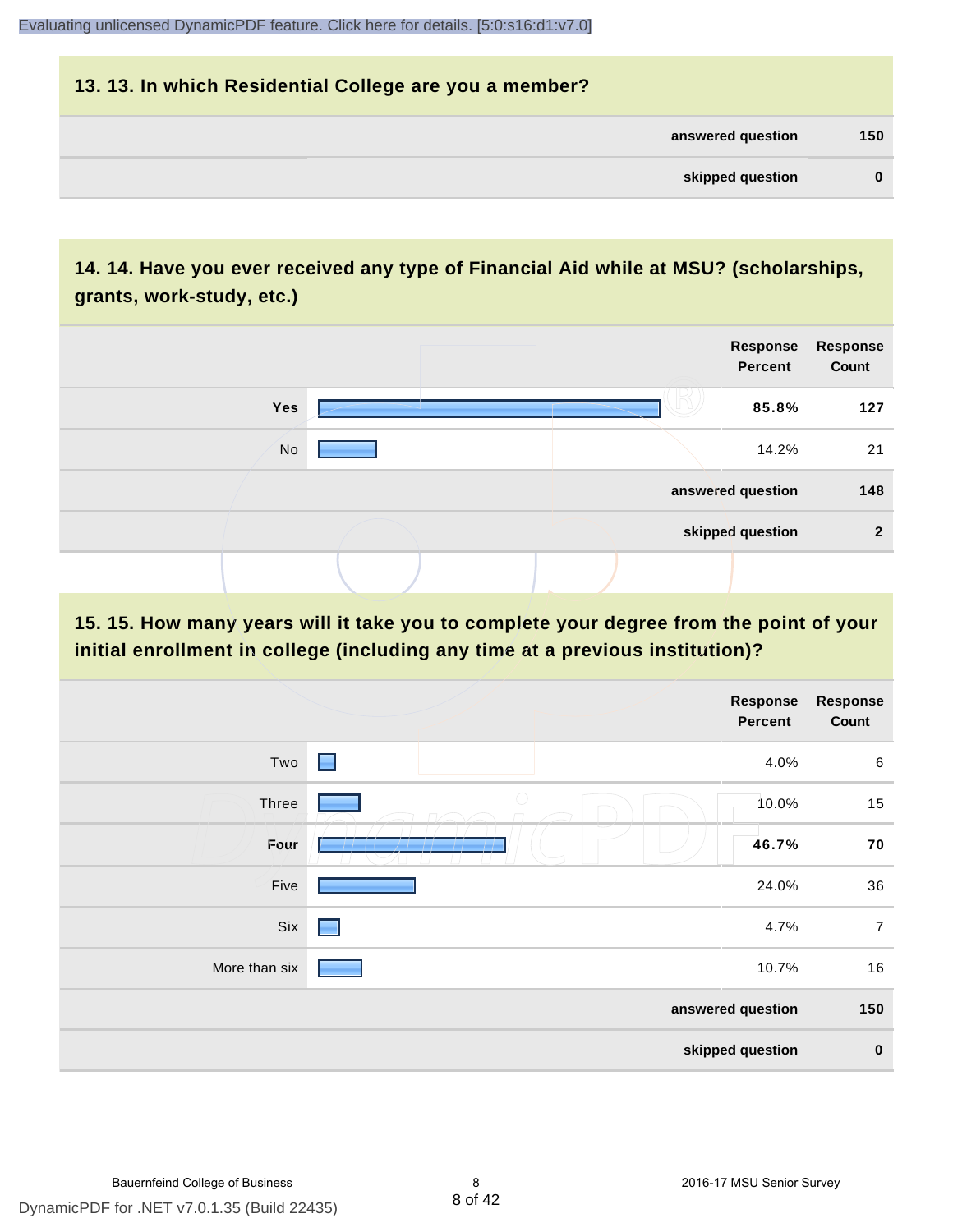#### **16. 16. In what range does your grade point average fall?**

|                | Response<br>Percent    | Response<br>Count         |
|----------------|------------------------|---------------------------|
| Less than 2.00 | $\mathsf I$<br>0.7%    | $\mathbf{1}$              |
| $2.00 - 2.50$  | $\blacksquare$<br>2.0% | $\ensuremath{\mathsf{3}}$ |
| 2.51-3.00      | 31.3%                  | $47\,$                    |
| $3.01 - 3.50$  | 37.3%                  | 56                        |
| $3.51 - 4.00$  | 28.7%                  | 43                        |
|                | answered question      | 150                       |
|                | skipped question       | $\pmb{0}$                 |
|                | $\circ$                |                           |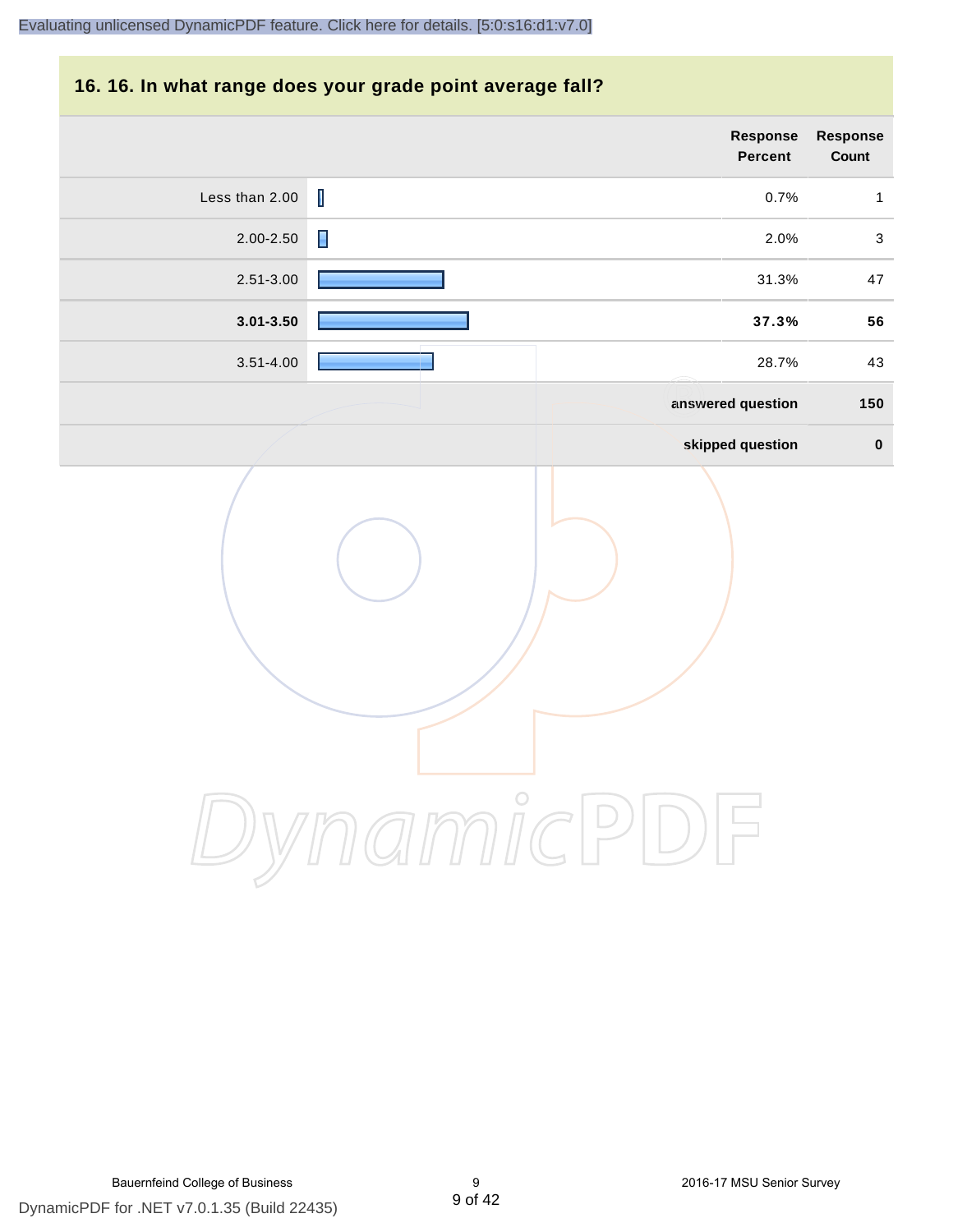|                                                          | <b>Response</b><br><b>Percent</b> | <b>Response</b><br>Count |
|----------------------------------------------------------|-----------------------------------|--------------------------|
| Accounting                                               | 8.7%                              | 13                       |
| Advertising                                              | 4.0%<br>▬                         | $\,6$                    |
| Agricultural Science & Technology<br>(associate's)       | 0.0%                              | $\,0\,$                  |
| Agricultural Science (bachelor's)                        | 0.0%                              | $\,0\,$                  |
| Animal Technology/Animal-Equine                          | 0.0%                              | $\,0\,$                  |
| Animal Technology/Vet Tech,<br>Pre-Vet                   | 0.0%                              | $\mathbf 0$              |
| <b>Applied Physics</b>                                   | 0.0%                              | $\mathbf 0$              |
| Art                                                      | 0.0%                              | $\mathbf 0$              |
| <b>Athletic Training</b>                                 | 0.0%                              | $\mathbf 0$              |
| Biology                                                  | 0.0%                              | $\mathbf 0$              |
| <b>Business Administration</b><br>(associate's)          | 0.0%                              | $\pmb{0}$                |
| <b>Business Administration</b><br>(bacheior's)           | $\bigcirc$<br>29.3%               | 44                       |
| <b>Career &amp; Technical Education</b><br>(associate's) | 0.0%                              | $\,0\,$                  |
| <b>Career &amp; Technical Education</b><br>(bachelor's)  | 0.0%                              | $\mathbf 0$              |
| Chemistry                                                | 0.0%                              | $\mathbf 0$              |
| <b>Civil Engineering Technology</b><br>(associate's)     | 0.0%                              | $\,0\,$                  |
|                                                          | answered question                 | 150                      |
|                                                          | skipped question                  | $\pmb{0}$                |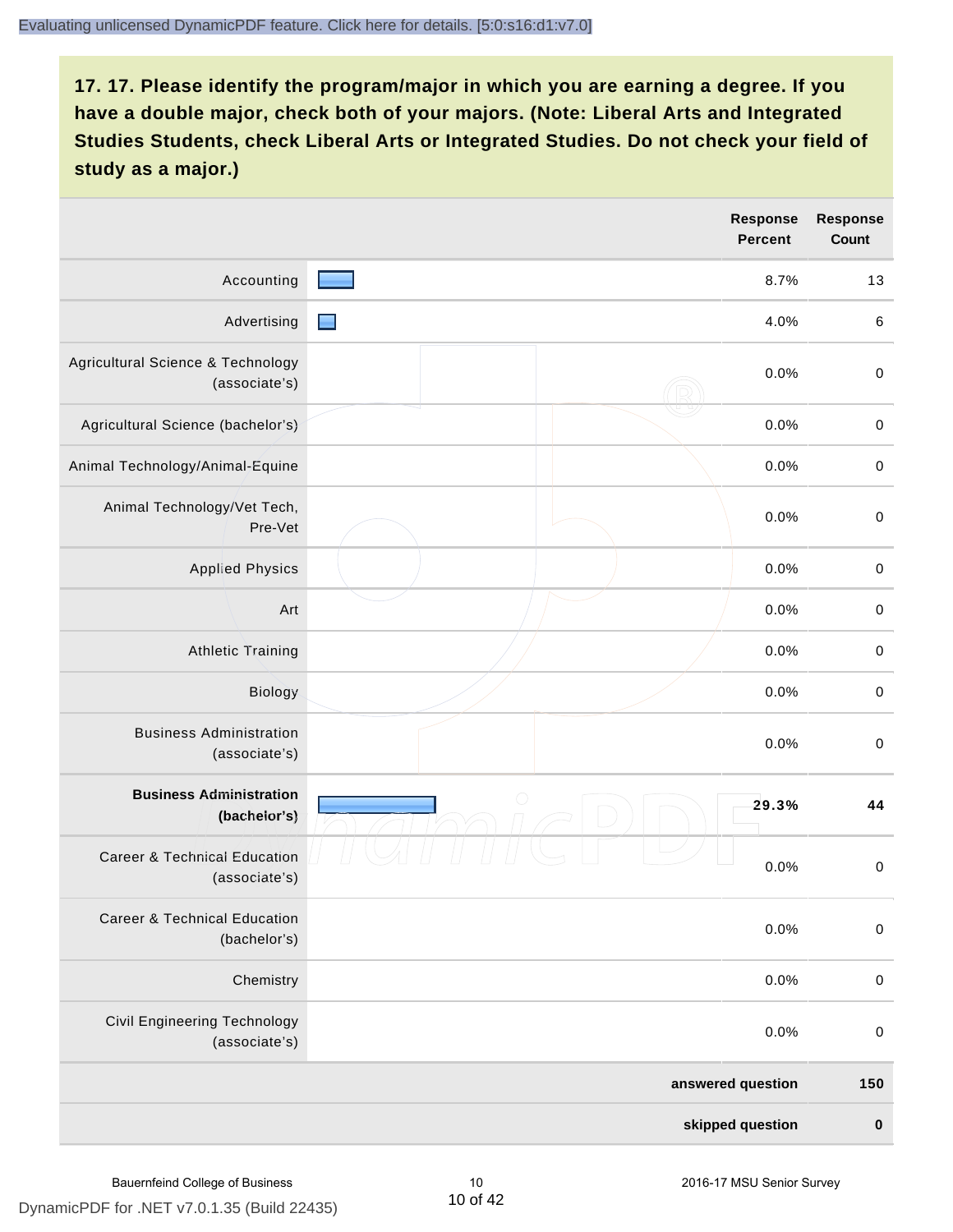| <b>Civil Engineering Technology</b><br>(bachelor's) |                                                                                                                                                                                                                                                                                                                                                                                                                | 0.0%              | $\mathbf 0$    |
|-----------------------------------------------------|----------------------------------------------------------------------------------------------------------------------------------------------------------------------------------------------------------------------------------------------------------------------------------------------------------------------------------------------------------------------------------------------------------------|-------------------|----------------|
| <b>Communication Disorders</b>                      |                                                                                                                                                                                                                                                                                                                                                                                                                | 0.0%              | $\pmb{0}$      |
| <b>Community Health</b>                             |                                                                                                                                                                                                                                                                                                                                                                                                                | 0.0%              | $\pmb{0}$      |
| <b>Computer Information Systems</b>                 | П                                                                                                                                                                                                                                                                                                                                                                                                              | 1.3%              | $\overline{c}$ |
| <b>Computer Science</b>                             | IJ                                                                                                                                                                                                                                                                                                                                                                                                             | 2.7%              | 4              |
| Creative Writing (BFA)                              |                                                                                                                                                                                                                                                                                                                                                                                                                | 0.0%              | $\mathbf 0$    |
| <b>Criminal Justice</b>                             |                                                                                                                                                                                                                                                                                                                                                                                                                | 0.0%              | $\mathbf 0$    |
| Economics                                           | ٠                                                                                                                                                                                                                                                                                                                                                                                                              | 4.0%              | $\,6\,$        |
| <b>Electromechanical Engineering</b><br>Technology  |                                                                                                                                                                                                                                                                                                                                                                                                                | 0.0%              | $\mathbf 0$    |
| <b>Elementary School Education</b>                  |                                                                                                                                                                                                                                                                                                                                                                                                                | 0.0%              | $\mathbf 0$    |
| Engineering Graphics & Design                       |                                                                                                                                                                                                                                                                                                                                                                                                                | 0.0%              | $\mathbf 0$    |
| <b>Engineering Physics</b>                          |                                                                                                                                                                                                                                                                                                                                                                                                                | 0.0%              | $\pmb{0}$      |
| English                                             |                                                                                                                                                                                                                                                                                                                                                                                                                | 0.0%              | $\pmb{0}$      |
| English Education (TESOL)                           | $\bigcirc$                                                                                                                                                                                                                                                                                                                                                                                                     | 0.0%              | $\mathbf 0$    |
| <b>Exercise Science</b>                             |                                                                                                                                                                                                                                                                                                                                                                                                                | 0.0%              | $\mathbf 0$    |
| Finance                                             |                                                                                                                                                                                                                                                                                                                                                                                                                | 5.3%              | 8              |
| French                                              |                                                                                                                                                                                                                                                                                                                                                                                                                | 0.0%              | $\mathbf 0$    |
| General Studies (associate's)                       |                                                                                                                                                                                                                                                                                                                                                                                                                | 0.0%              | $\,0\,$        |
| Geosciences                                         |                                                                                                                                                                                                                                                                                                                                                                                                                | 0.0%              | $\mathbf 0$    |
| German                                              | $\begin{array}{c} \rule{0pt}{2ex} \rule{0pt}{2ex} \rule{0pt}{2ex} \rule{0pt}{2ex} \rule{0pt}{2ex} \rule{0pt}{2ex} \rule{0pt}{2ex} \rule{0pt}{2ex} \rule{0pt}{2ex} \rule{0pt}{2ex} \rule{0pt}{2ex} \rule{0pt}{2ex} \rule{0pt}{2ex} \rule{0pt}{2ex} \rule{0pt}{2ex} \rule{0pt}{2ex} \rule{0pt}{2ex} \rule{0pt}{2ex} \rule{0pt}{2ex} \rule{0pt}{2ex} \rule{0pt}{2ex} \rule{0pt}{2ex} \rule{0pt}{2ex} \rule{0pt}{$ | 0.7%              | $\mathbf{1}$   |
|                                                     |                                                                                                                                                                                                                                                                                                                                                                                                                | answered question | 150            |
|                                                     |                                                                                                                                                                                                                                                                                                                                                                                                                | skipped question  | $\pmb{0}$      |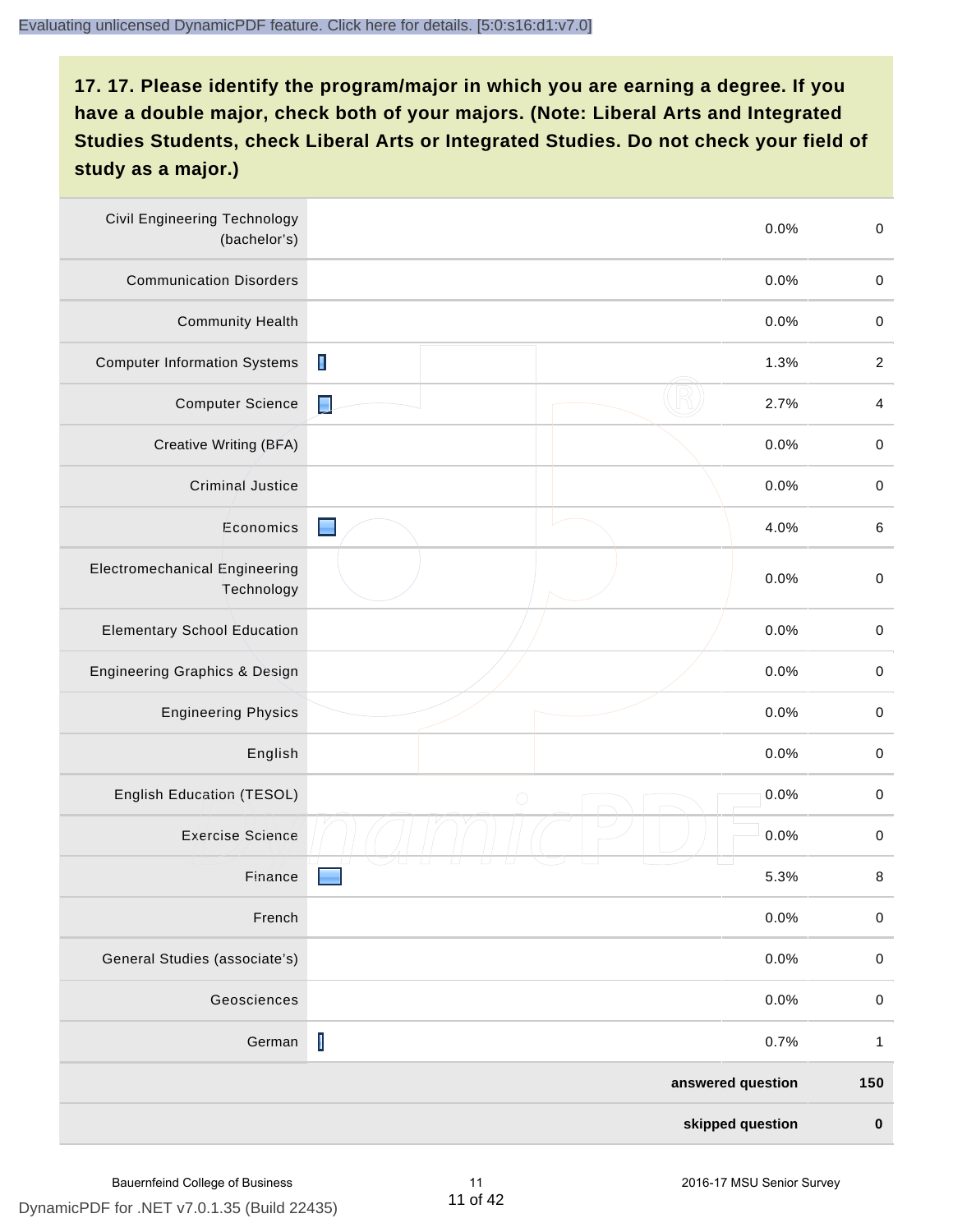| <b>Graphic Communications Media</b>            | $\blacksquare$                  | 1.3%              | $\overline{c}$            |
|------------------------------------------------|---------------------------------|-------------------|---------------------------|
| <b>Health &amp; Physical Education</b>         |                                 | 0.0%              | $\mathbf 0$               |
| <b>Health Information Administration</b>       |                                 | 0.0%              | $\pmb{0}$                 |
| History                                        | $\mathbf I$                     | 0.7%              | $\mathbf{1}$              |
| <b>Industrial Technology</b><br>(associate's)  |                                 | 0.0%              | $\mathbf 0$               |
| <b>Integrated Studies (BIS)</b>                | $\overline{\mathsf{I}}$         | 0.7%              | $\mathbf{1}$              |
| Interdisciplinary Early Childhood<br>Education |                                 | 0.0%              | $\mathbf 0$               |
| <b>Interior Design</b>                         |                                 | 0.0%              | $\mathbf 0$               |
| <b>International Business</b>                  | $\blacksquare$                  | 2.0%              | $\ensuremath{\mathsf{3}}$ |
| <b>International Studies</b>                   |                                 | 0.0%              | $\mathbf 0$               |
| Japanese                                       |                                 | 0.0%              | $\pmb{0}$                 |
| Journalism                                     | Ì                               | 1.3%              | $\overline{c}$            |
| Learning & Behavior Disorders                  |                                 | 0.0%              | $\mathbf 0$               |
| <b>Liberal Arts</b>                            | $\bigcirc$                      | 0.0%              | $\mathbf 0$               |
| Logistics & Supply Chain<br>Management         | $\begin{bmatrix} \end{bmatrix}$ | 0.7%              | $\mathbf{1}$              |
| Management                                     | <u>a sa sa</u>                  | 7.3%              | 11                        |
| <b>Manufacturing Technology</b>                |                                 | 0.0%              | $\pmb{0}$                 |
| Marketing                                      | <b>Research</b>                 | 6.0%              | $\boldsymbol{9}$          |
| Mathematics                                    | $\blacksquare$                  | 1.3%              | $\overline{c}$            |
|                                                |                                 | answered question | 150                       |
|                                                |                                 | skipped question  | $\pmb{0}$                 |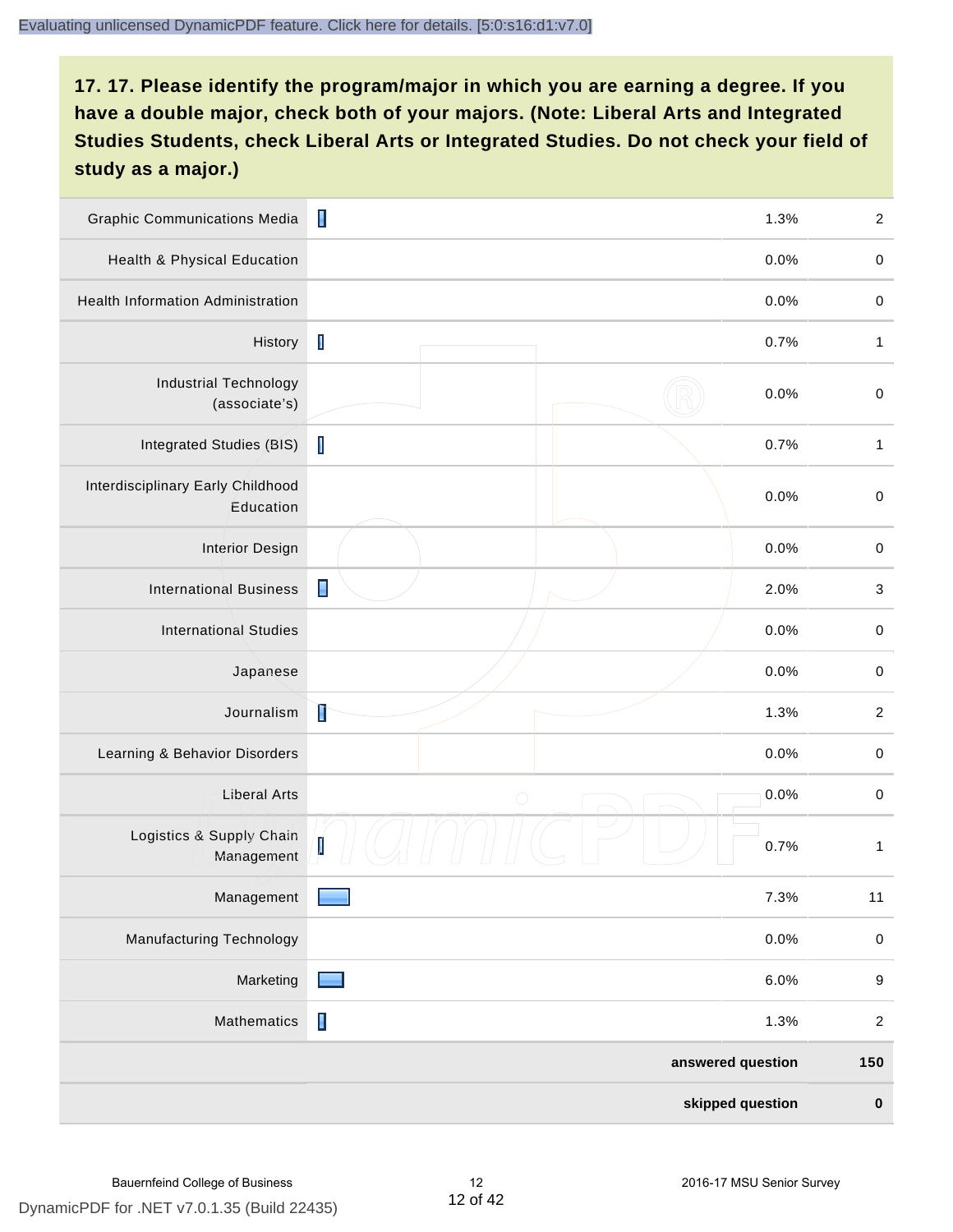| Middle School Education                   | $\mathsf I$       | 0.7%  | $\mathbf{1}$     |
|-------------------------------------------|-------------------|-------|------------------|
| Music                                     | $\mathbf I$       | 0.7%  | $\mathbf{1}$     |
| <b>Music Business</b>                     |                   | 0.0%  | $\pmb{0}$        |
| Nonprofit Leadership Studies              | $\mathbf I$       | 0.7%  | 1                |
| Nursing                                   |                   | 0.0%  | $\mathbf 0$      |
| Nursing/RN to BSN                         |                   | 0.0%  | $\pmb{0}$        |
| Nutrition, Dietetics, & Food Mgmt         |                   | 0.0%  | $\mathbf 0$      |
| Occupational Safety and Health            |                   | 0.0%  | $\pmb{0}$        |
| Organizational Communication              |                   | 8.0%  | 12               |
| Philosophy                                |                   | 0.0%  | $\mathbf 0$      |
| Physics                                   |                   | 0.0%  | $\pmb{0}$        |
| <b>Political Science</b>                  |                   | 0.0%  | $\pmb{0}$        |
| Psychology                                |                   | 0.0%  | $\pmb{0}$        |
| <b>Public Administration</b>              |                   | 0.0%  | $\mathbf 0$      |
| <b>Public Relations</b>                   | $\bigcirc$        | 14.0% | 21               |
| <b>Recreation &amp; Leisure Services</b>  |                   | 0.0%  | $\pmb{0}$        |
| Social Work                               |                   | 0.0%  | $\pmb{0}$        |
| Sociology                                 |                   | 0.0%  | $\pmb{0}$        |
| Spanish                                   |                   | 0.0%  | $\mathbf 0$      |
| <b>Telecommunications Systems</b><br>Mgmt |                   | 6.0%  | $\boldsymbol{9}$ |
|                                           | answered question |       | 150              |
|                                           | skipped question  |       | $\pmb{0}$        |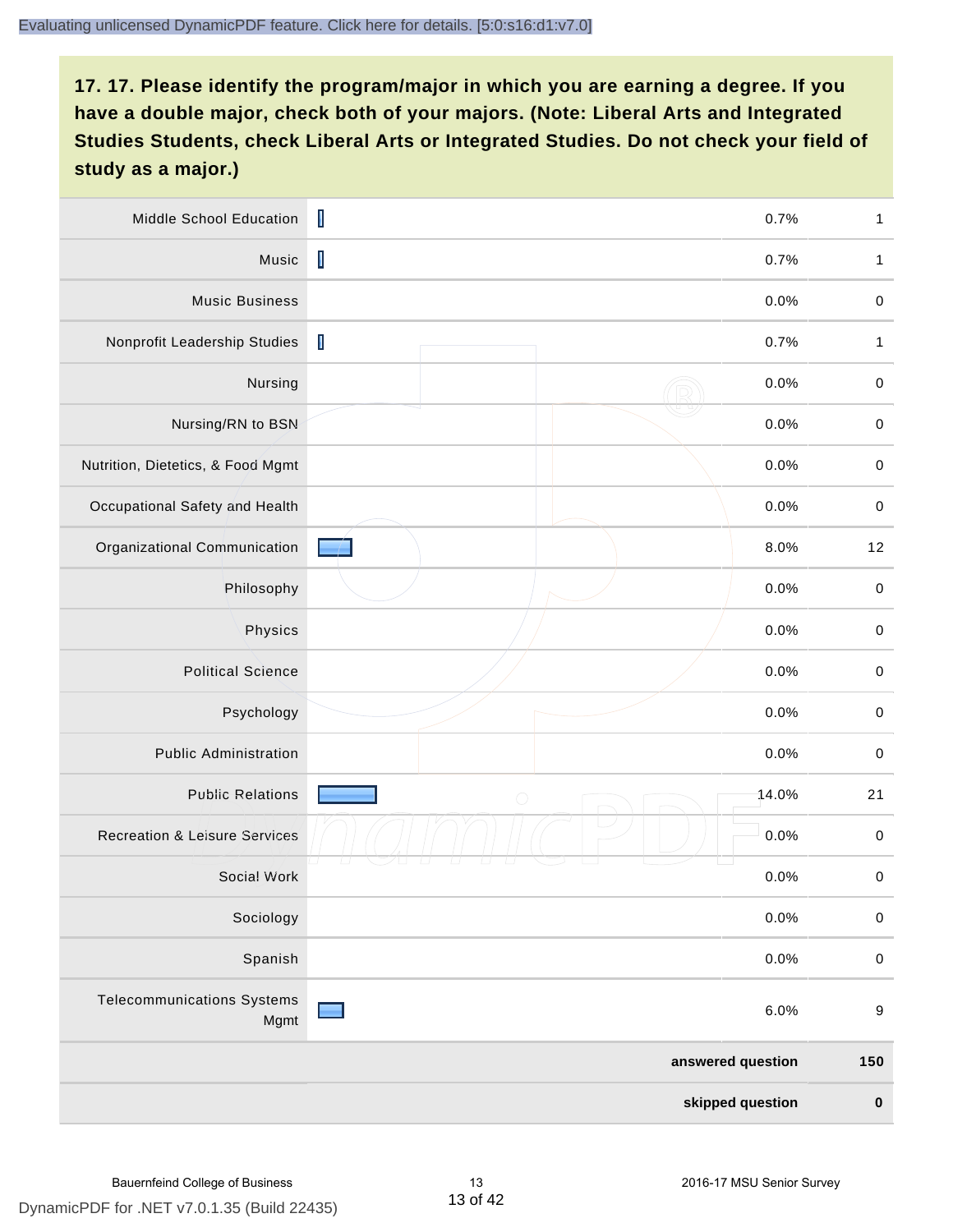| <b>Television Production</b>    | 3.3%<br><b>Format</b> | 5        |
|---------------------------------|-----------------------|----------|
| Theatre                         | I<br>0.7%             |          |
| Wildlife & Conservation Biology | $0.0\%$               | $\Omega$ |
|                                 | answered question     | 150      |
|                                 | skipped question      |          |
|                                 |                       |          |

#### **18. 20. What is the highest degree you eventually hope to receive?**

|                      |                | Response<br>Percent | <b>Response</b><br>Count |
|----------------------|----------------|---------------------|--------------------------|
| Associate            | $\blacksquare$ | 2.7%                | $\overline{4}$           |
| <b>Baccalaureate</b> |                | 42.3%               | 63                       |
| Graduate             |                | 48.3%               | 72                       |
| Professional         |                | 6.7%                | 10                       |
|                      |                | answered question   | 149                      |
|                      |                | skipped question    | 1                        |
|                      |                |                     |                          |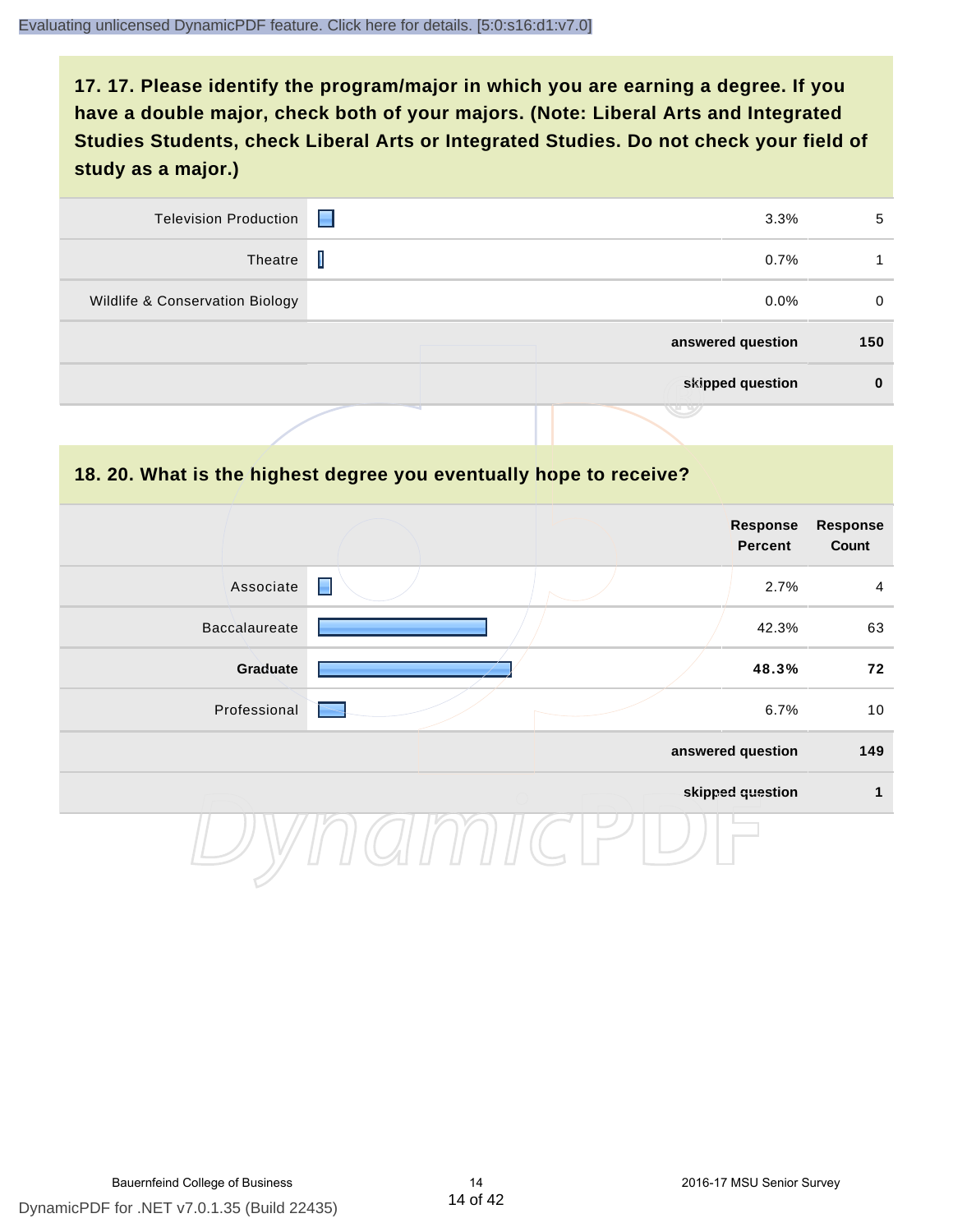# **19. 21. Which best describes your situation? Response Response Percent Count** Did not change major/area 35.6% 53 Did not initially declare major/area **1990** 100 mm and the set of the set of the set of the set of the set of the set of the set of the set of the set of the set of the set of the set of the set of the set of the set of th **Changed major/area 59.7% 89 answered question 149 skipped question 1** DynamicPDF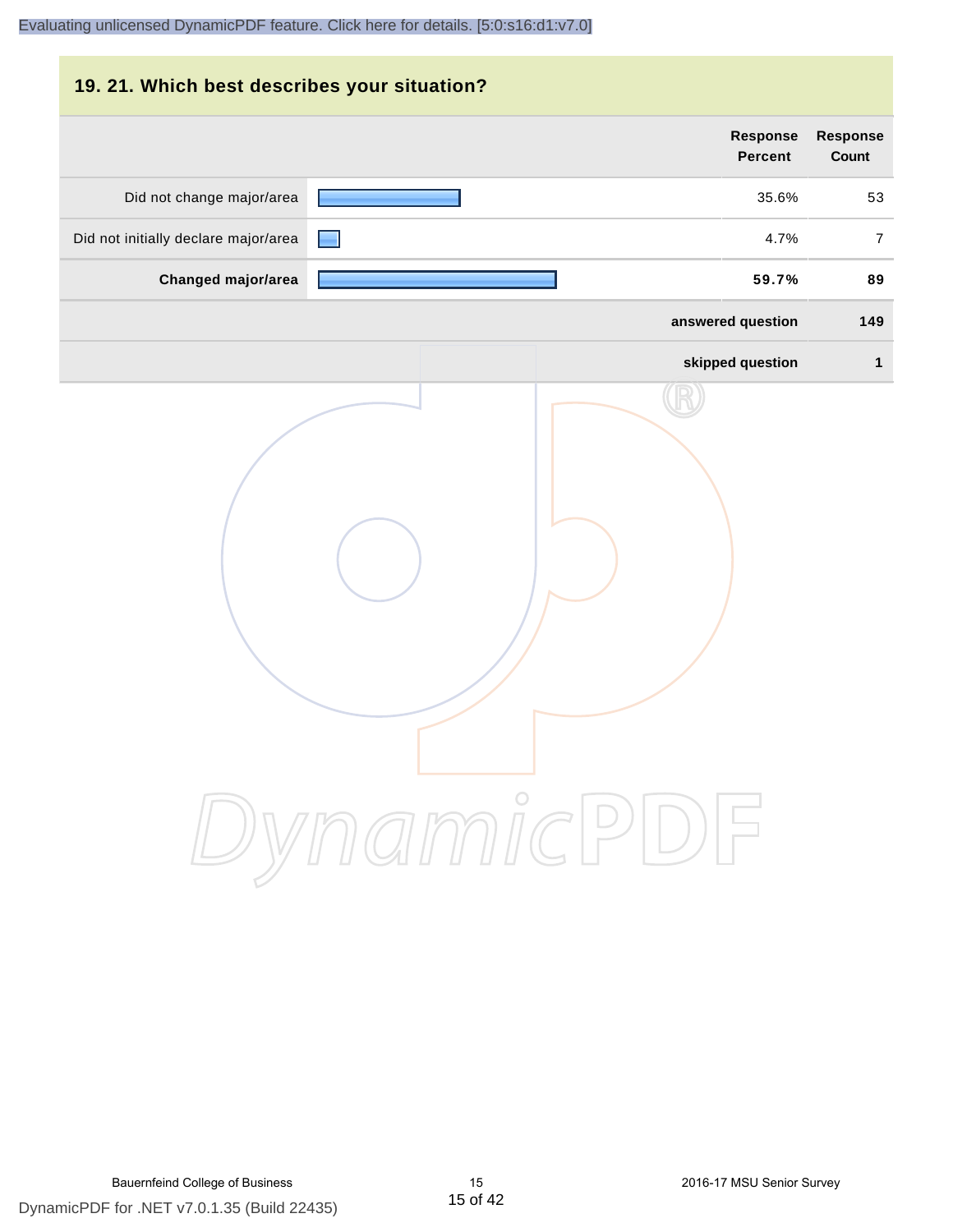## **19. 21. Which best describes your situation? answered question 149 skipped question 1**

#### **20. 22. While school was in session during the past year, how many hours per week, on average, did you work for pay?**

|                    |  | Response<br>Percent | <b>Response</b><br>Count |
|--------------------|--|---------------------|--------------------------|
| Did not work       |  | 20.1%               | 30                       |
| Worked 1-10 hrs    |  | 8.7%                | 13                       |
| Worked 11-20 hrs   |  | 30.9%               | 46                       |
| Worked 21-30 hrs   |  | 15.4%               | 23                       |
| Worked 31-40 hrs   |  | 15.4%               | 23                       |
| Worked over 40 hrs |  | 9.4%                | 14                       |
|                    |  | answered question   | 149                      |
|                    |  | skipped question    | 1                        |

#### **21. 23. For the most part, were classes offered at times convenient to you?**

|            | Response<br>Percent | <b>Response</b><br>Count |
|------------|---------------------|--------------------------|
| <b>Yes</b> | 90.6%               | 135                      |
| No         | 9.4%                | 14                       |
|            | answered question   | 149                      |
|            | skipped question    |                          |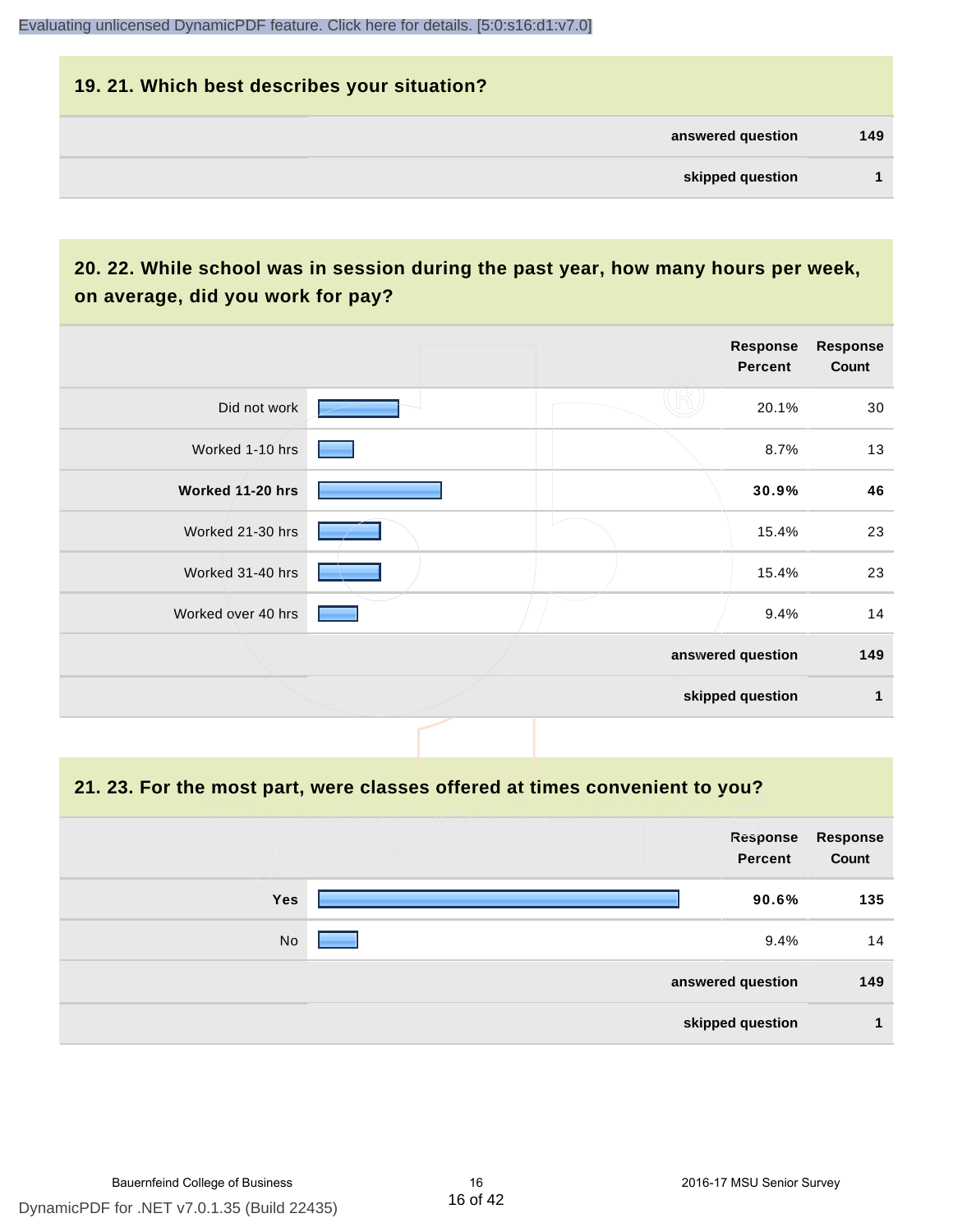#### **22. 24. What time would you have preferred?**

|                | Response<br>Percent | <b>Response</b><br>Count |
|----------------|---------------------|--------------------------|
| Late afternoon | 21.4%               | $\mathbf{3}$             |
| Evening        | 7.1%                | $\mathbf{1}$             |
| Weekend        | 0.0%                | $\mathbf 0$              |
| During the day | 50.0%               | $\overline{7}$           |
| Online         | 21.4%               | $\mathbf{3}$             |
|                | answered question   | 14                       |
|                | skipped question    | 136                      |
|                |                     |                          |

#### **23. 25. Which best describes the location where you completed the majority of your courses?**

|                        |                 | <b>Response</b><br><b>Percent</b> | <b>Response</b><br>Count |
|------------------------|-----------------|-----------------------------------|--------------------------|
| <b>Murray</b>          |                 | 87.2%                             | 129                      |
| Paducah                | E               | 3.4%                              | $\,$ 5 $\,$              |
| Ft. Campbell           |                 | 0.0%                              | $\mathbf 0$              |
| Madisonville           | T<br>$\bigcirc$ | 0.7%                              | $\mathbf{1}$             |
| Hopkinsville           |                 | 0.0%                              | $\pmb{0}$                |
| Henderson              | $\mathsf I$     | 0.7%                              | 1                        |
| Online                 |                 | 8.1%                              | 12                       |
| Other (please specify) |                 | 0.0%                              | $\pmb{0}$                |
|                        |                 | answered question                 | 148                      |
|                        |                 | skipped question                  | $\mathbf 2$              |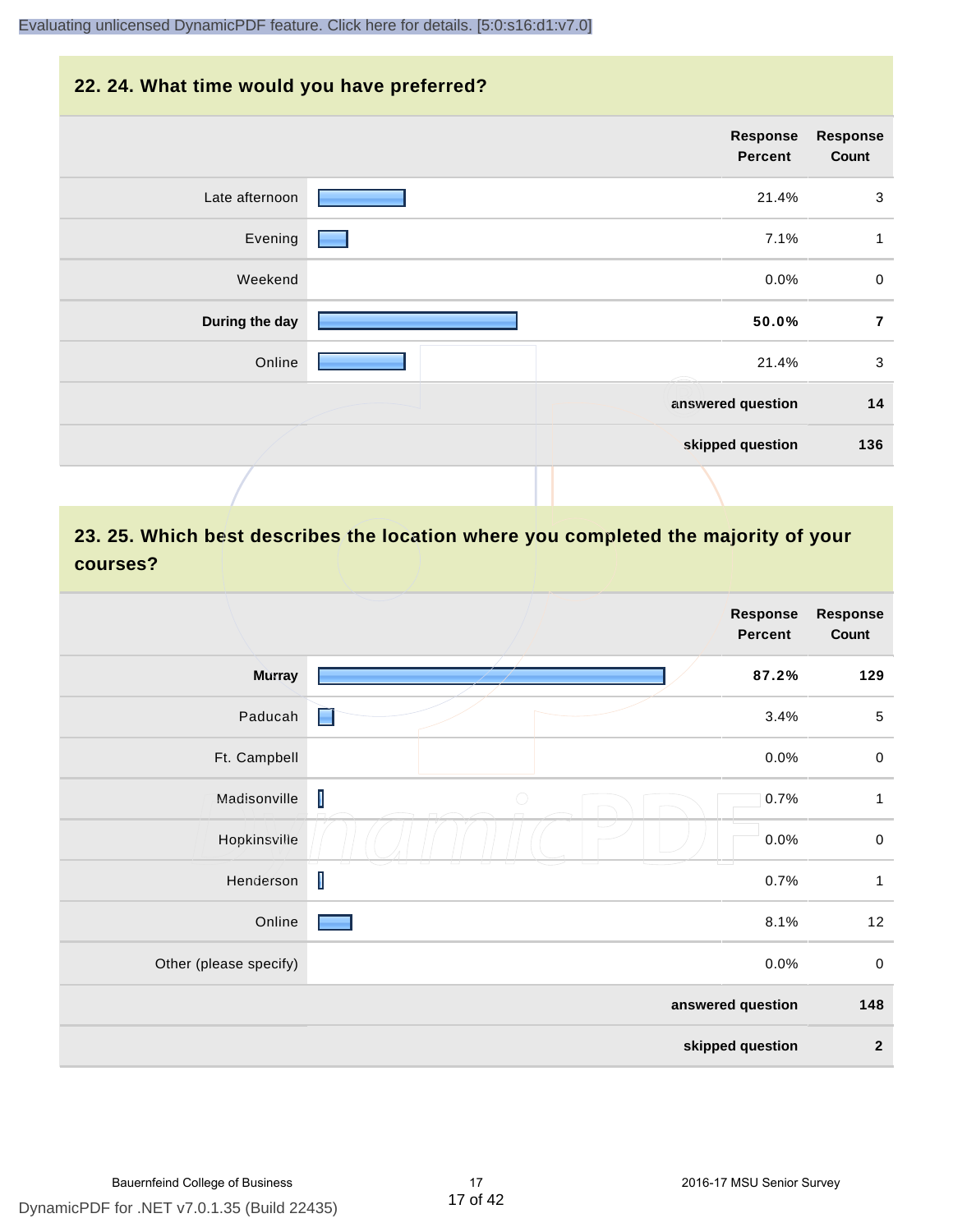#### **24. 26. Did you take any online courses while at Murray State?**

| Response<br>Count | Response<br>Percent |  |            |
|-------------------|---------------------|--|------------|
| 123               | 82.6%               |  | <b>Yes</b> |
| 26                | 17.4%               |  | No         |
| 149               | answered question   |  |            |
| и                 | skipped question    |  |            |
|                   |                     |  |            |

#### **25. 27. Did it take you an extra semester or more to complete degree requirements at Murray State?**

| Response<br>Count | Response<br>Percent |         |               |  |
|-------------------|---------------------|---------|---------------|--|
| 58                | 38.9%               |         | Yes           |  |
| 91                | 61.1%               |         | $\mathsf{No}$ |  |
| 149               | answered question   |         |               |  |
| 1                 | skipped question    |         |               |  |
|                   |                     | $\circ$ |               |  |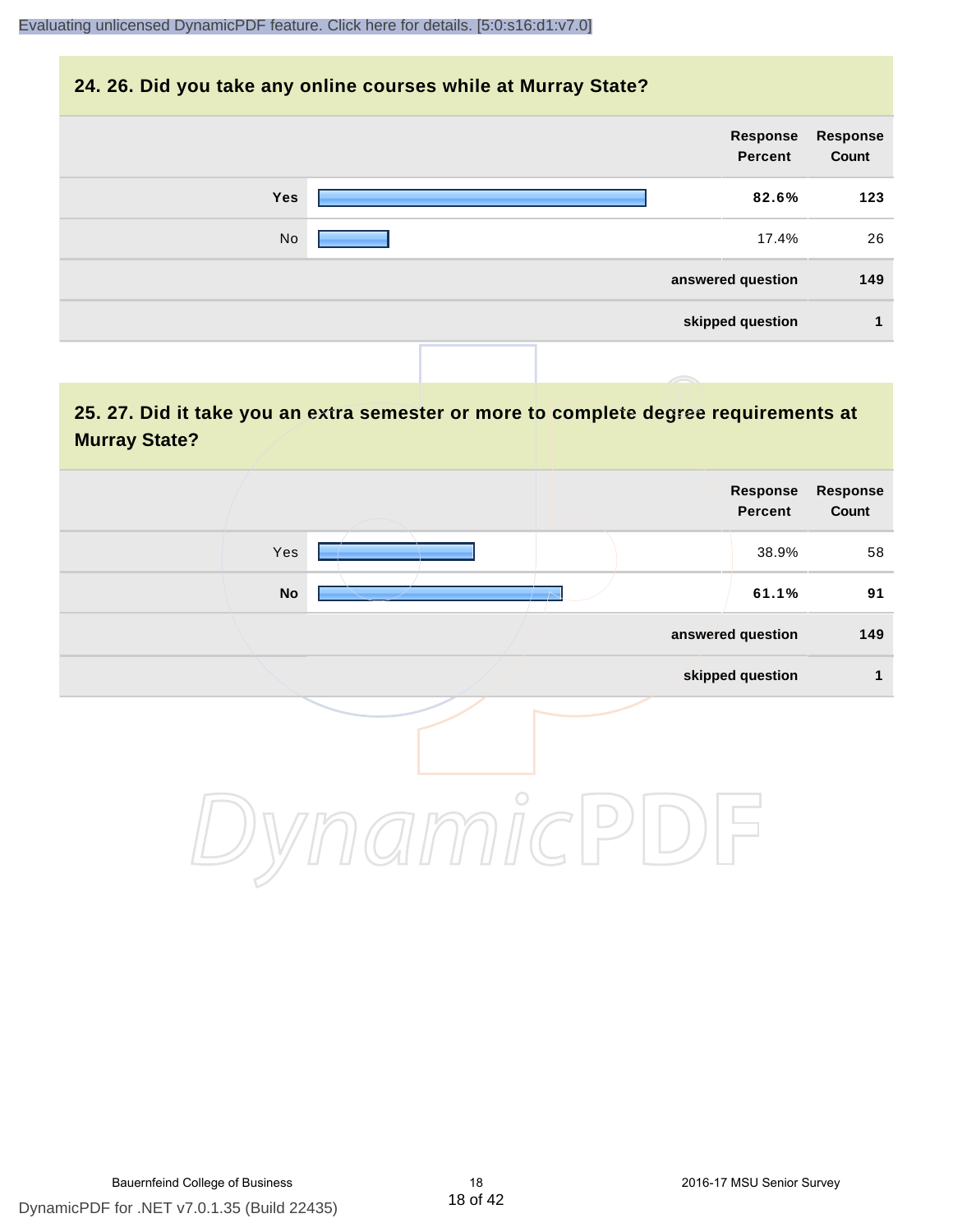#### **26. 28. Why did it take you an extra semester or more? answered question 58 skipped question 92 Response Percent Response Count** Work obligation limited my enrollment. 19.0% 11 Family obligations limited my enrollment. 12.1% 7 Tuition and other costs of attendance limited my enrollment. 13.8% 8 **A decision to change majors added to my requirements. 51.7% 30** A required course or courses were not offered. 19.0% 11 Credits were lost transferring to Murray State. 10.3% 6 Other (please specify) 19.0% 11 [Evaluating unlicensed DynamicPDF feature. Click here for details. \[5:0:s16:d1:v7.0\]](http://www.DynamicPDF.com/dplic/?d=T(EuYmIrxFe0nIre)

DynamicPDF for .NET v7.0.1.35 (Build 22435) Bauernfeind College of Business 19 2016-17 MSU Senior Survey

DynamicPDI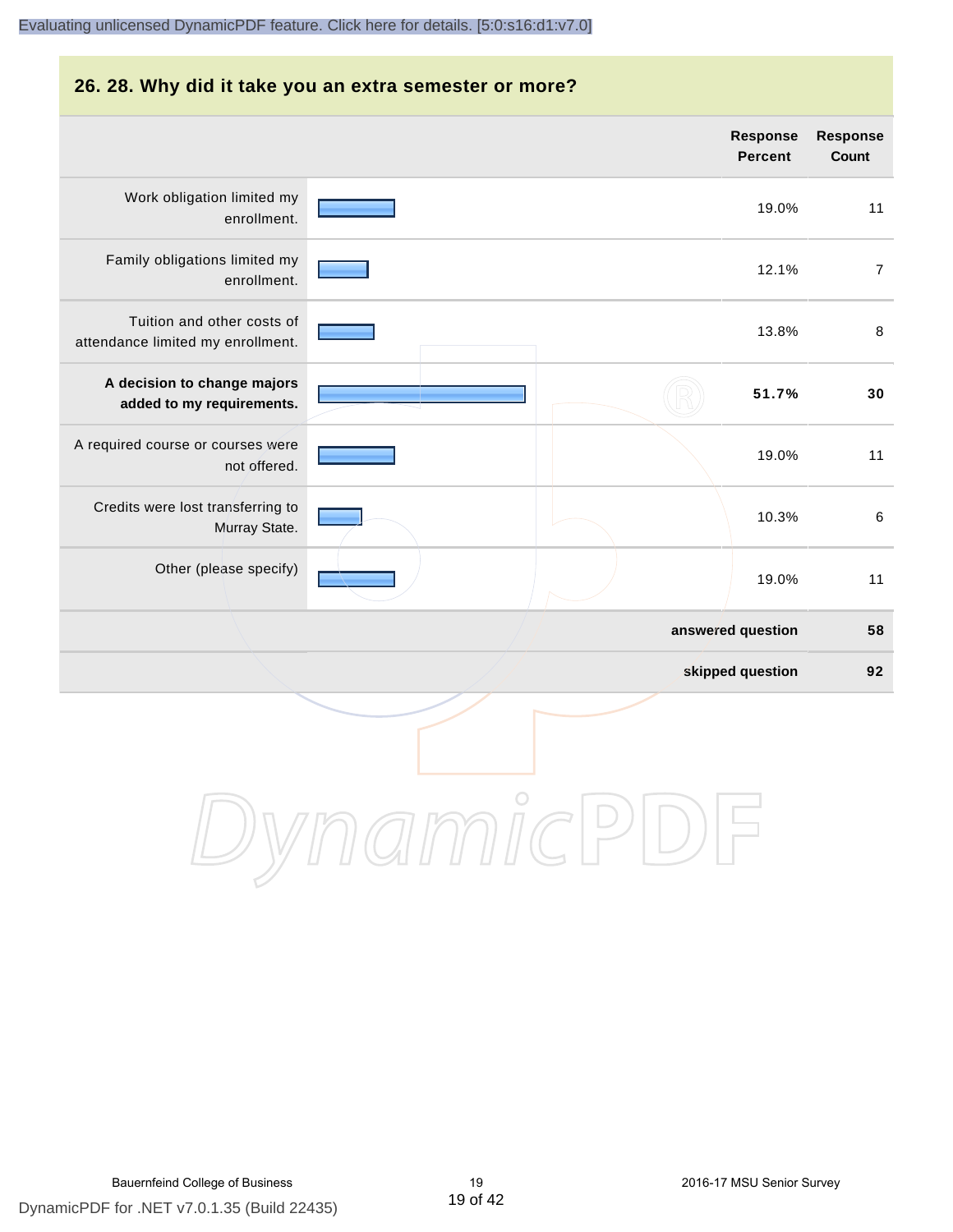| 26. 28. Why did it take you an extra semester or more? |    |
|--------------------------------------------------------|----|
| answered question                                      | 58 |
| skipped question                                       | 92 |

#### **27. 29. Did you have trouble getting any course(s) you needed while at Murray State?**

|                                                                            |                |  |  |  | Response<br><b>Percent</b>        | Response<br>Count        |
|----------------------------------------------------------------------------|----------------|--|--|--|-----------------------------------|--------------------------|
| Yes                                                                        |                |  |  |  | 19.5%                             | 29                       |
| <b>No</b>                                                                  |                |  |  |  | 80.5%                             | 120                      |
|                                                                            |                |  |  |  | answered question                 | 149                      |
|                                                                            |                |  |  |  | skipped question                  | 1                        |
|                                                                            |                |  |  |  |                                   |                          |
| 28. 30. Why did you have trouble getting the course?                       |                |  |  |  |                                   |                          |
|                                                                            |                |  |  |  | <b>Response</b><br><b>Percent</b> | Response<br><b>Count</b> |
| The course was not offered the<br>semester I needed it.                    |                |  |  |  | 59.3%                             | 16                       |
| The course was not offered at<br>hours convenient to my work<br>schedule.  |                |  |  |  | 11.1%                             | 3                        |
| The course was not offered at<br>hours suitable for my school<br>schedule. |                |  |  |  | 18.5%                             | $\overline{5}$           |
| All course sections were closed.                                           |                |  |  |  | 7.4%                              | $\overline{2}$           |
| I was unaware of the prerequisites<br>for the course.                      | $\blacksquare$ |  |  |  | 3.7%                              | $\mathbf{1}$             |
|                                                                            |                |  |  |  | answered question                 | 27                       |
|                                                                            |                |  |  |  | skipped question                  | 123                      |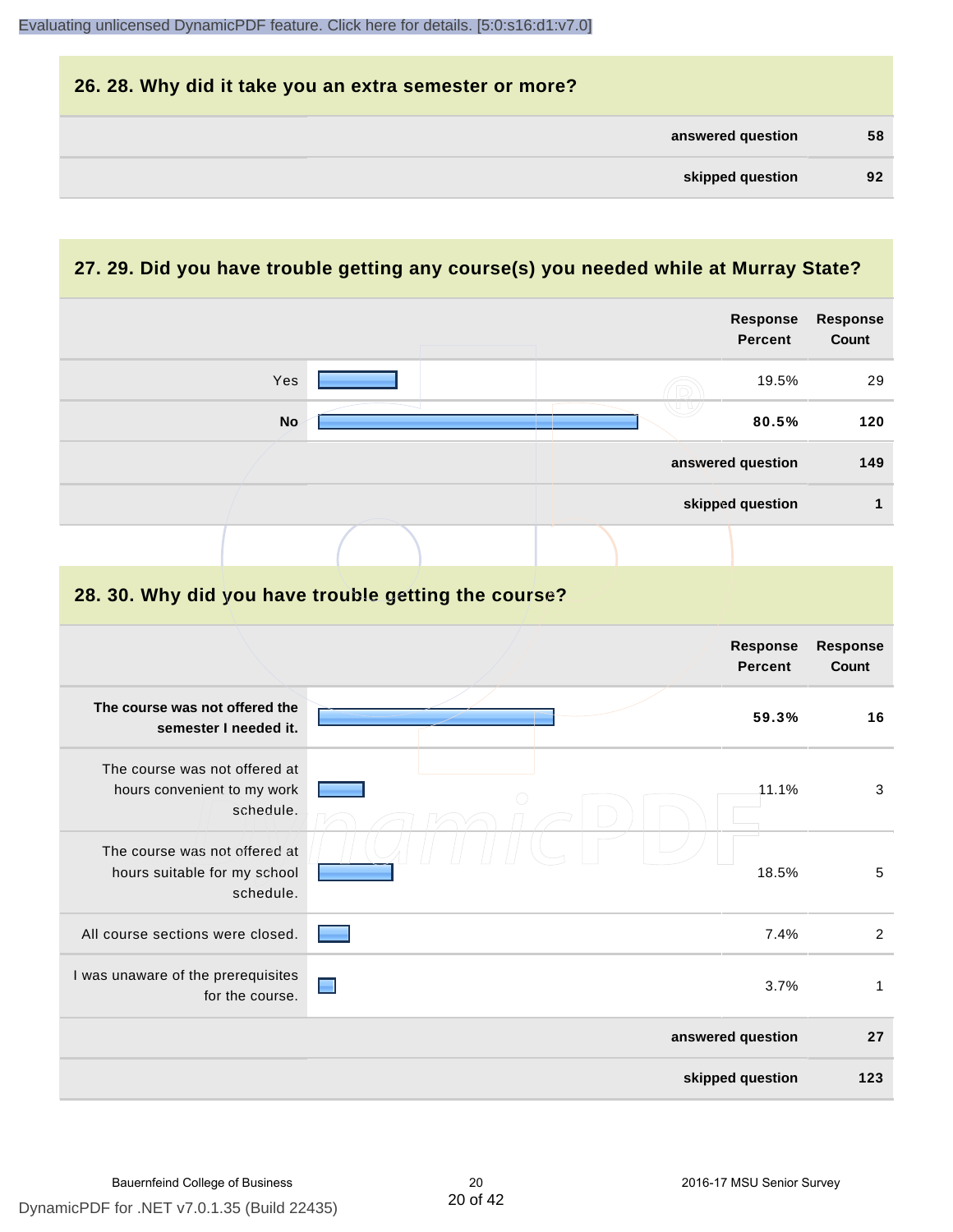#### **29. 31. Which statement best describes your experience with off-campus coop/internship?**

|                                    |   |  | <b>Response</b><br><b>Percent</b> | <b>Response</b><br>Count |
|------------------------------------|---|--|-----------------------------------|--------------------------|
| Cannot judge; I did not have one.  |   |  | 56.2%                             | 82                       |
| My experience was very valuable.   |   |  | 27.4%                             | 40                       |
| My experience was valuable.        |   |  | 12.3%                             | 18                       |
| My experience was of little value. | н |  | 3.4%                              | 5                        |
| My experience was of no value.     | I |  | 0.7%                              |                          |
|                                    |   |  | answered question                 | 146                      |
|                                    |   |  | skipped question                  | 4                        |
|                                    |   |  |                                   |                          |

#### **30. 32. Which statement best describes your experience with on-campus facultydirected research, scholarly, or creative project?**

|                                    | <b>Response</b><br><b>Percent</b> | <b>Response</b><br>Count |
|------------------------------------|-----------------------------------|--------------------------|
| Cannot judge; I did not have one.  | 51.4%                             | 75                       |
| My experience was very valuable.   | 19.2%                             | 28                       |
| My experience was valuable.        | 25.3%                             | 37                       |
| My experience was of little value. | 掌<br>2.7%                         | $\overline{4}$           |
| My experience was of no value.     | Γ<br>1.4%                         | $\overline{2}$           |
|                                    | answered question                 | 146                      |
|                                    | skipped question                  | 4                        |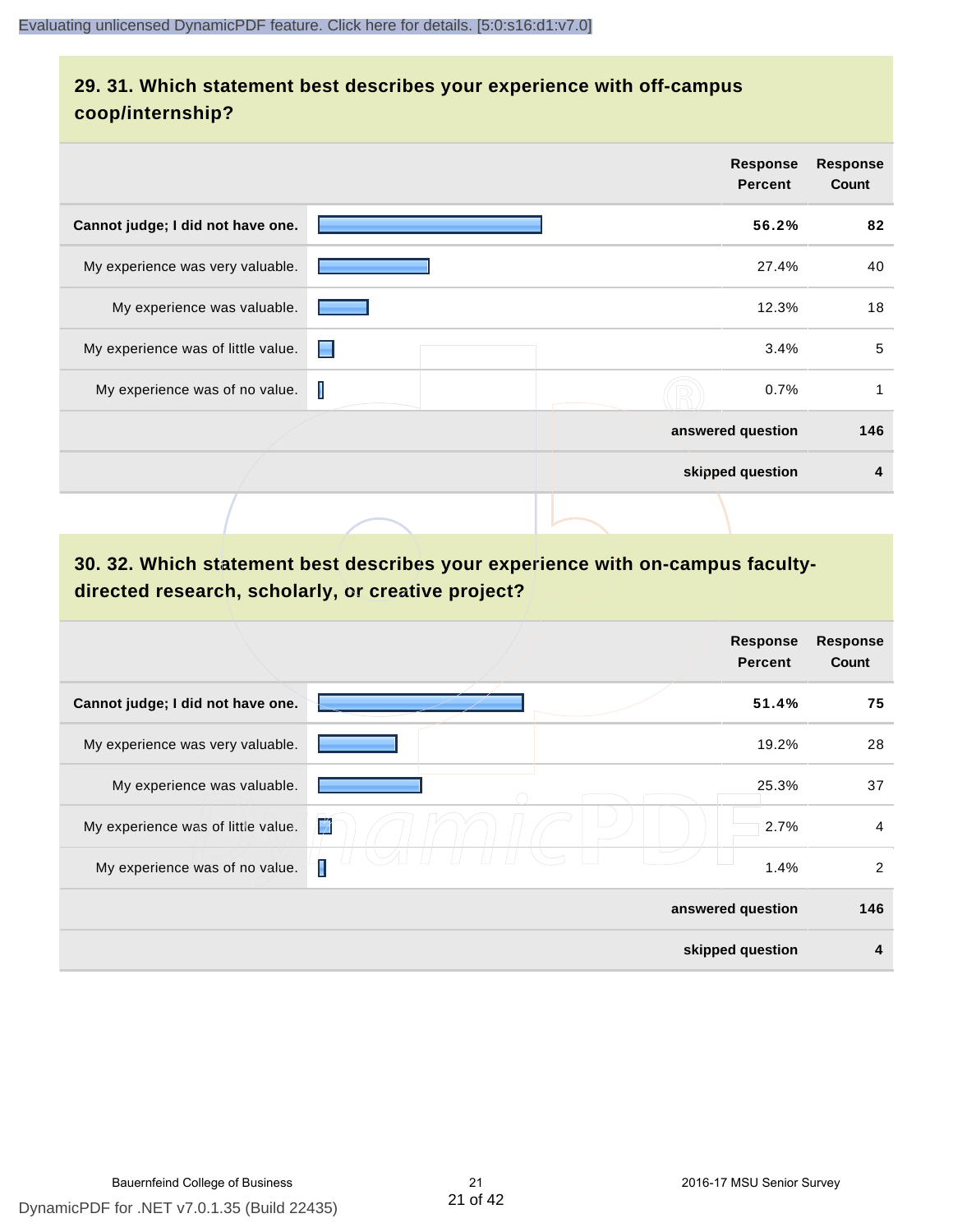#### **31. 33. Which statement best describes your experience with academic advising in your major/area?**

|                                                          | <b>Response</b><br>Percent                                            | Response<br>Count |
|----------------------------------------------------------|-----------------------------------------------------------------------|-------------------|
| Cannot judge; I did not make use<br>of the opportunity.  | $\blacksquare$<br>4.1%                                                | 6                 |
| I was satisfied with information my<br>adviser provided. | 81.5%                                                                 | 119               |
| Advice was inaccurate,<br>incomplete, or misleading.     | 12.3%                                                                 | 18                |
| My adviser was not available.                            | ₽<br>2.1%                                                             | $\sqrt{3}$        |
|                                                          | answered question                                                     | 146               |
|                                                          | skipped question                                                      | $\pmb{4}$         |
|                                                          | amnicli<br>$\left( \begin{array}{c} \end{array} \right)$<br>$\bigcup$ |                   |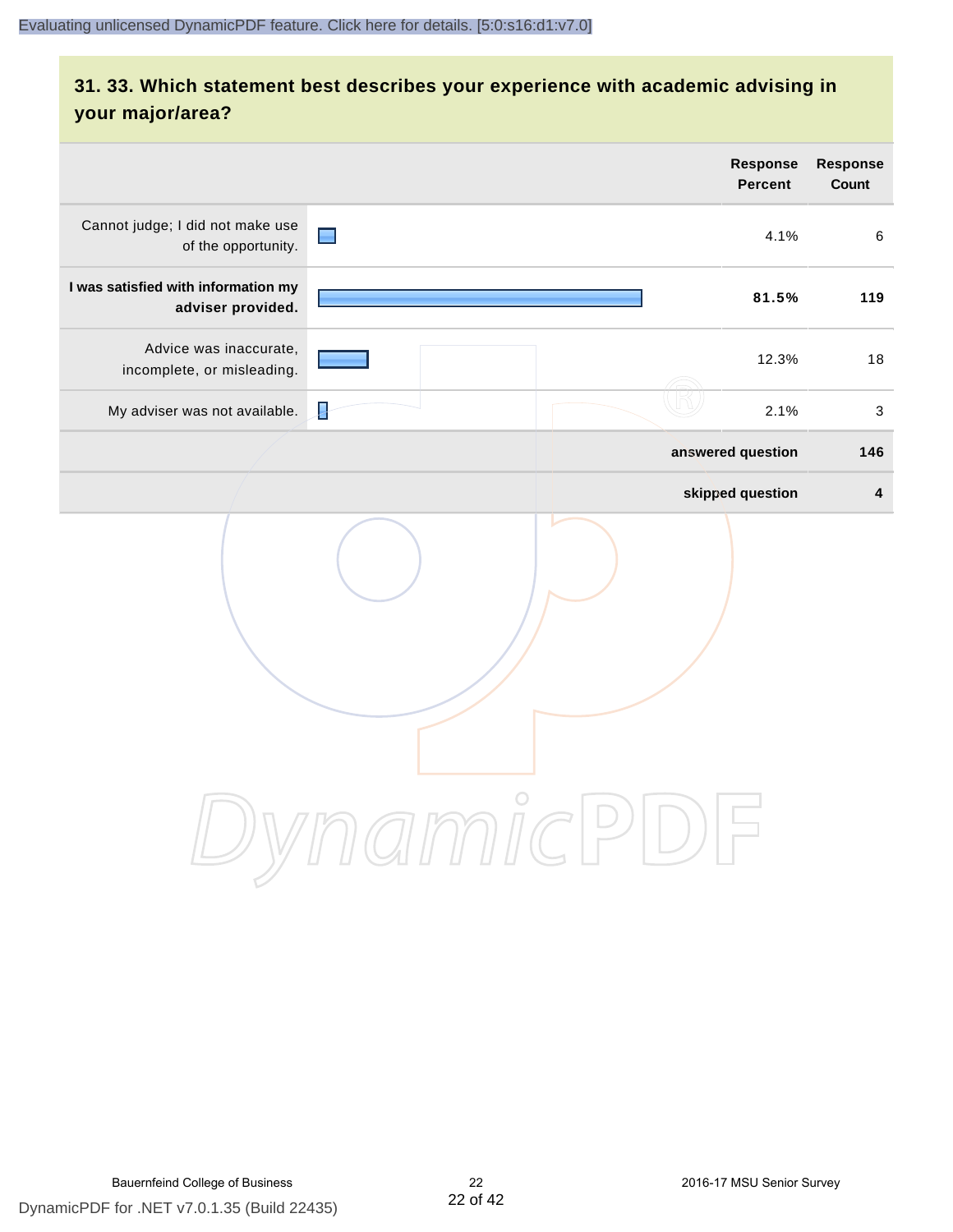### **31. 33. Which statement best describes your experience with academic advising in your major/area?**

| answered question | 146          |
|-------------------|--------------|
| skipped question  | $\mathbf{A}$ |

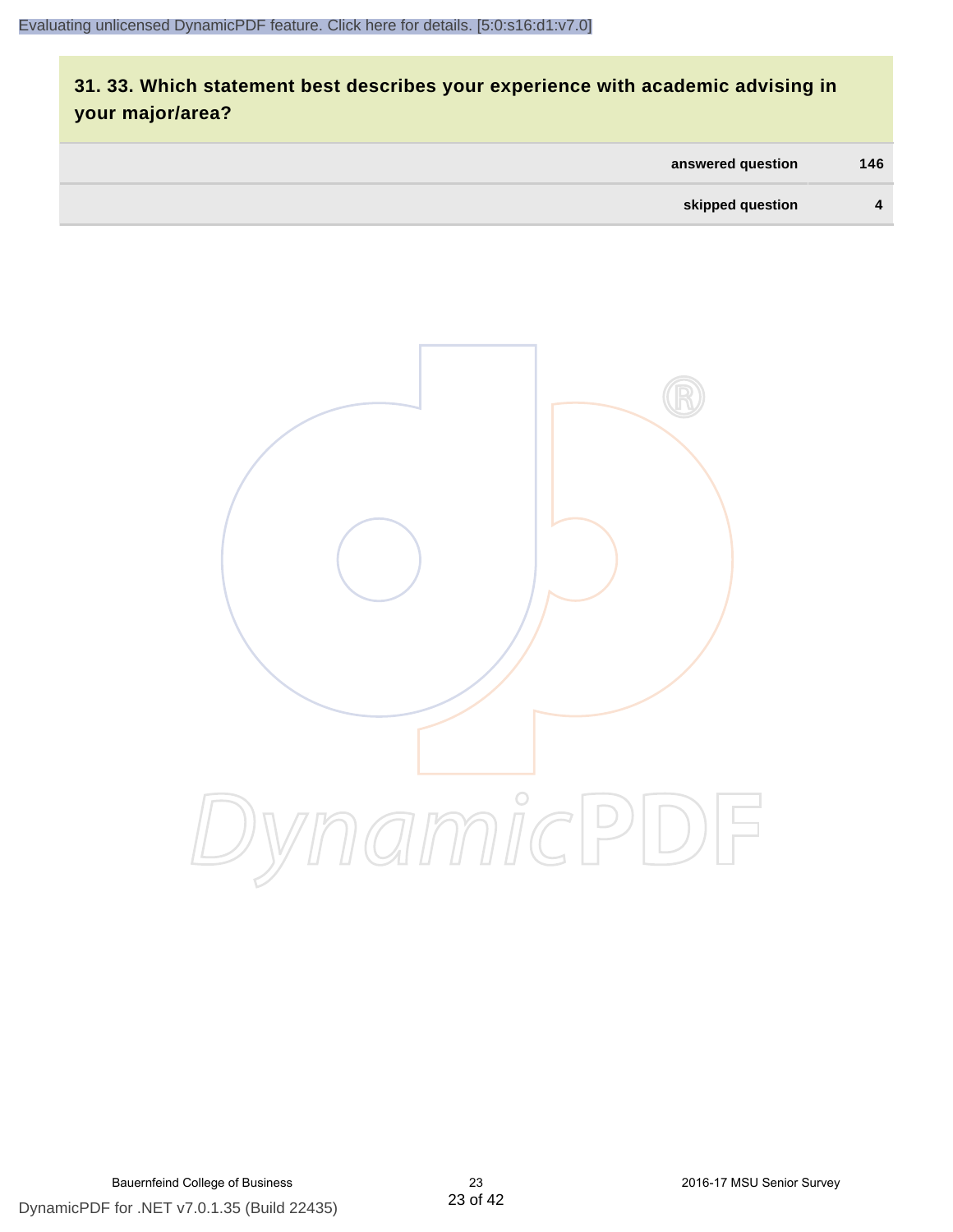#### **32. Questions 34-48 For each of these items, indicate the extent to which you were satisfied.**

|                                                                                                                                                       | <b>Very</b><br>satisfied | <b>Satisfied</b> | <b>Dissatisfied</b> | <b>Very</b><br>dissatisfied | Rating<br>Average | Rating<br>Count |
|-------------------------------------------------------------------------------------------------------------------------------------------------------|--------------------------|------------------|---------------------|-----------------------------|-------------------|-----------------|
| 34. Class size relative to type of<br>course                                                                                                          | 49.7% (72)               | 50.3% (73)       | $0.0\%$ (0)         | $0.0\%$ (0)                 | 3.50              | 145             |
| 35. Out-of-class availability of<br>faculty                                                                                                           | 33.8% (49)               | 60.7% (88)       | $4.8\%$ (7)         | $0.7\%$ (1)                 | 3.28              | 145             |
| 36. Effectiveness of your high<br>school preparation for college work                                                                                 | 20.0% (29)               | 49.0% (71)       | 25.5% (37)          | $5.5\%$ (8)                 | 2.83              | 145             |
| 37. Fairness of faculty in their<br>treatment of individual students                                                                                  | 34.5% (50)               | 58.6% (85)       | $6.2\%$ (9)         | $0.7\%$ (1)                 | 3.27              | 145             |
| 38. Overall quality of instruction at<br><b>Murray State</b>                                                                                          | 38.6% (56)               | 57.2% (83)       | 2.8%(4)             | $1.4\%$ (2)                 | 3.33              | 145             |
| 39. Quality of instruction in<br><b>University Studies (General</b><br>Education) courses                                                             | 22.9% (33)               | 65.3% (94)       | $9.0\%$ (13)        | $2.8\%$ (4)                 | 3.08              | 144             |
| 40. Quality of instruction in your<br>major                                                                                                           | 60.0% (87)               | 38.6% (56)       | $1.4\%$ (2)         | $0.0\%$ (0)                 | 3.59              | 145             |
| 41. Clarity of program objectives in<br>your major                                                                                                    | 48.3% (70)               | 45.5% (66)       | $6.2\%$ (9)         | $0.0\%$ (0)                 | 3.42              | 145             |
| 42. Intellectual challenge of the<br>academic program                                                                                                 | 40.6% (58)               | 54.5% (78)       | $4.9\%$ (7)         | $0.0\%$ (0)                 | 3.36              | 143             |
| 43. Encouragement and<br>information from your major<br>department for employment after<br>graduation                                                 | 36.6% (53)               | 47.6% (69)       | $11.7\%$ (17)       | $4.1\%$ (6)                 | 3.17              | 145             |
| 44. Availability of opportunities to<br>engage in a faculty-mentored<br>research, scholarly, or creative<br>project in your area of<br>study/interest | 25.7% (37)               | 58.3% (84)       | 13.9% (20)          | $2.1\%$ (3)                 | 3.08              | 144             |
| 45. Library hours                                                                                                                                     | 35.0% (50)               | 60.1% (86)       | $4.2\%$ (6)         | $0.7\%$ (1)                 | 3.29              | 143             |
|                                                                                                                                                       |                          |                  |                     |                             | answered question | 145             |
|                                                                                                                                                       |                          |                  |                     |                             | skipped question  | 5               |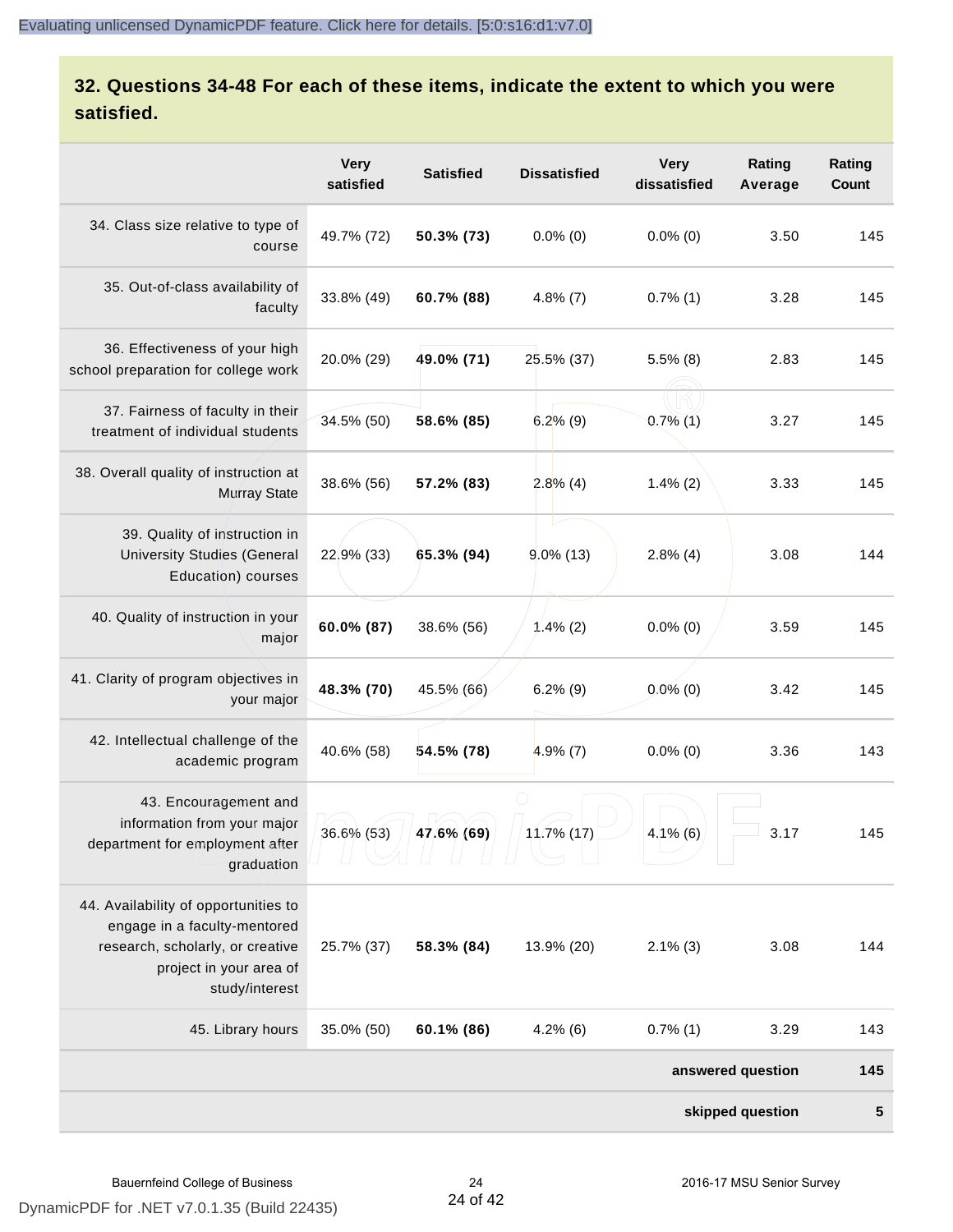#### **32. Questions 34-48 For each of these items, indicate the extent to which you were satisfied.**

| 46 Effectiveness of library<br>personnel in meeting your<br>information needs                                                | $30.5\%$ (43) | 65.2% (92) | $2.8\%$ (4)  | $1.4\%$ (2) | 3.25              | 141 |
|------------------------------------------------------------------------------------------------------------------------------|---------------|------------|--------------|-------------|-------------------|-----|
| 47. Access to on-hand or<br>electronic library resources                                                                     | 33.6% (48)    | 62.9% (90) | $3.5\%$ (5)  | $0.0\%$ (0) | 3.30              | 143 |
| 48. Computer, individual and group<br>work spaces available within<br>University Libraries (Waterfield,<br>Pogue and Overby) | 24.6% (35)    | 63.4% (90) | $8.5\%$ (12) | $3.5\%$ (5) | 3.09              | 142 |
|                                                                                                                              |               |            |              |             | answered question | 145 |
|                                                                                                                              |               |            |              |             | skipped question  | 5   |
|                                                                                                                              |               |            |              |             |                   |     |

**33. Questions 49-55 University Studies is designed to offer you a broad base of skills and knowledge and to prepare you for upper division study. Please indicate how effective University Studies at Murray State was in helping you achieve these goals.**

|                                                                            | <b>Very</b><br>effective | <b>Effective</b> | <b>Ineffective</b> | <b>Very</b><br>ineffective | Rating<br>Average | Rating<br>Count |  |
|----------------------------------------------------------------------------|--------------------------|------------------|--------------------|----------------------------|-------------------|-----------------|--|
| 49. Writing skills                                                         | $34.5\%$ (48)            | 59.0% (82)       | $6.5\%$ (9)        | $0.0\%$ (0)                | 3.28              | 139             |  |
| 50. Speaking skills                                                        | 43.6% (61)               | 51.4% (72)       | $4.3\%$ (6)        | $0.7\%$ (1)                | 3.38              | 140             |  |
| 51. Critical thinking skills                                               | 41.0% (57)               | 54.7% (76)       | $4.3\%$ (6)        | $0.0\%$ (0)                | 3.37              | 139             |  |
| 52. Technology skills/computer<br>skills                                   | 35.0% (49)               | 57.1% (80)       | $7.1\%$ (10)       | $0.7\%$ (1)                | 3.26              | 140             |  |
| 53. General knowledge in the<br>liberal arts and sciences                  | 25.0% (35)               | 61.4% (86)       | 12.9% (18)         | $0.7\%$ (1)                | 3.11              | 140             |  |
| 54. International perspectives                                             | 25.7% (36)               | 58.6% (82)       | 14.3% (20)         | $1.4\%$ (2)                | 3.09              | 140             |  |
| 55. Stimulation of interest in areas<br>outside your chosen field of study | 28.6% (40)               | 58.6% (82)       | 12.1% (17)         | $0.7\%$ (1)                | 3.15              | 140             |  |
|                                                                            |                          |                  |                    |                            | answered question |                 |  |
| skipped question                                                           |                          |                  |                    |                            |                   |                 |  |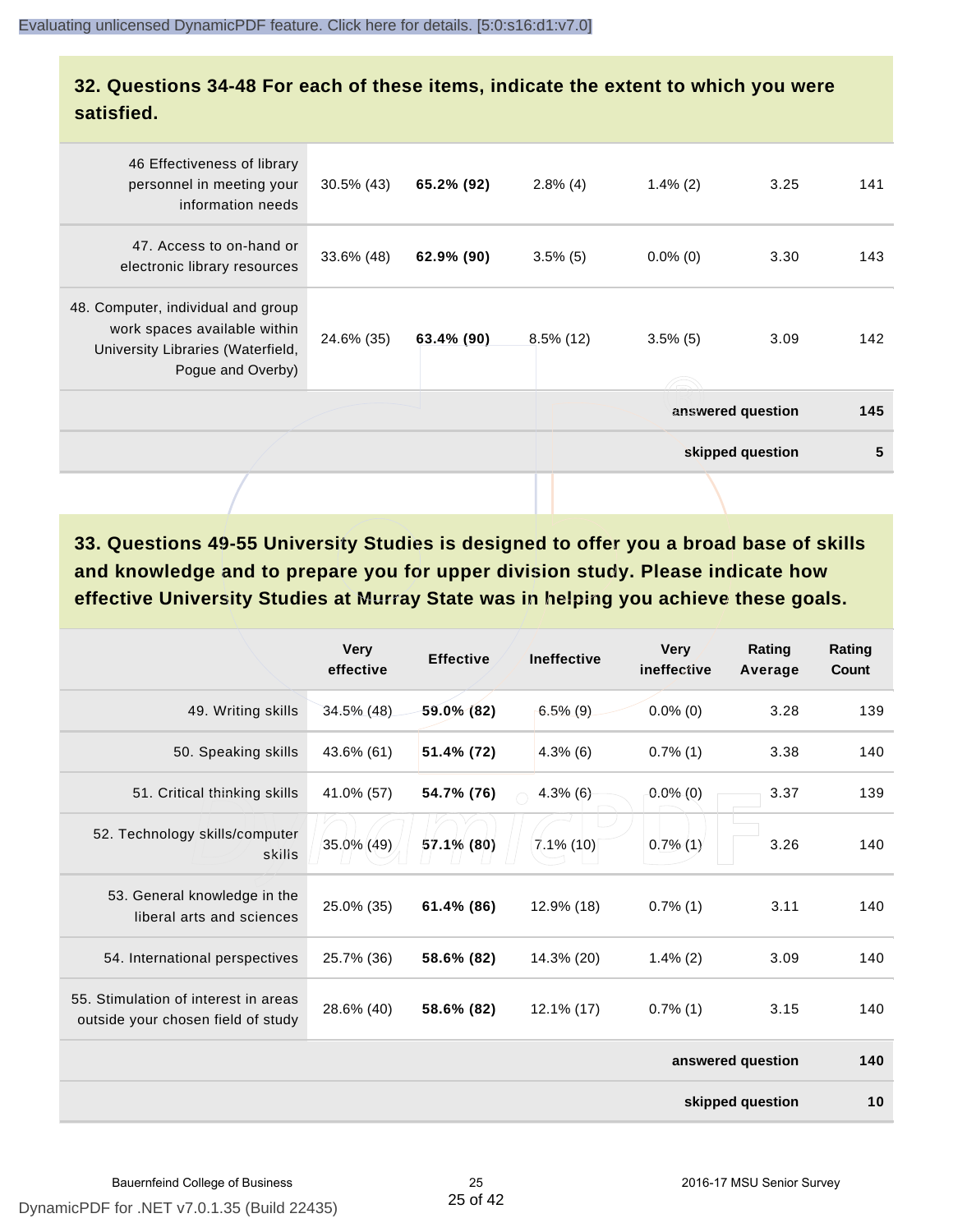**34. Questions 56-89For each of these services, activities or programs that you used, please indicate the extent to which you were satisfied that they met your needs. For those that you did not use, mark the "Did Not Use" option.**

|                                                                                    | <b>Very</b><br>satisfied | <b>Satisfied</b> | <b>Dissatisfied</b> | <b>Very</b><br>dissatisfied | <b>Did</b><br><b>Not</b><br><b>Use</b> | Rating<br>Average | Rating<br>Count |
|------------------------------------------------------------------------------------|--------------------------|------------------|---------------------|-----------------------------|----------------------------------------|-------------------|-----------------|
| 56. African-American/Multicultural<br><b>Student Services</b>                      | 9.4%<br>(13)             | 10.1%<br>(14)    | $1.4\%$ (2)         | $0.7\%$ (1)                 | 78.3%<br>(108)                         | 3.30              | 138             |
| 57. Blackboard/Canvas                                                              | 28.1%<br>(39)            | 64.7%<br>(90)    | $4.3\%$ (6)         | $2.2\%$ (3)                 | 0.7%<br>(1)                            | 3.20              | 139             |
| 58. Career Services Office                                                         | 15.8%<br>(22)            | 47.5%<br>(66)    | $6.5\%$ (9)         | $1.4\%$ (2)                 | 28.8%<br>(40)                          | 3.09              | 139             |
| 59. Cultural programming and<br>activities                                         | $6.6\%$ (9)              | 20.4%<br>(28)    | $2.2\%$ (3)         | $2.2\%$ (3)                 | 68.6%<br>(94)                          | 3.00              | 137             |
| 60. Degree audit (MAP report)                                                      | 39.4%<br>(54)            | 49.6%<br>(68)    | $2.2\%$ (3)         | $0.7\%$ (1)                 | 8.0%<br>(11)                           | 3.39              | 137             |
| 61. Financial Aid Office customer<br>service                                       | 18.8%<br>(26)            | 48.6%<br>(67)    | $8.7\%$ (12)        | $5.8\%$ (8)                 | 18.1%<br>(25)                          | 2.98              | 138             |
| 62. Dining Services                                                                | 11.0%<br>(15)            | 41.9%<br>(57)    | $14,7\%$ (20)       | $3.7\%$ (5)                 | 28.7%<br>(39)                          | 2.85              | 136             |
| 63. Graduation Office                                                              | 16.7%<br>(23)            | 51.4%<br>(71)    | $3.6\%$ (5)         | $1.4\%$ (2)                 | 26.8%<br>(37)                          | 3.14              | 138             |
| 64. Greek life and activities                                                      | 16.9%<br>(23)            | 19.9%<br>(27)    | $0.0\%$ (0)         | $2.2\%$ (3)                 | 61.0%<br>(83)                          | 3.32              | 136             |
| 65. Health Services                                                                | 16.8%<br>(23)            | 35.8%<br>(49)    | $8.8\%$ (12)        | $2.9\%$ (4)                 | 35.8%<br>(49)                          | 3.03              | 137             |
| 66. Honor Societies/Departmental<br><b>Clubs/Special Interest</b><br>Organizations | 12.4%<br>(17)            | 31.4%<br>(43)    | $2.2\%$ (3)         | $4.4\%$ (6)                 | 49.6%<br>(68)                          | 3.03              | 137             |
| 67. International programs and<br>activities                                       | 8.8%<br>(12)             | 17.5%<br>(24)    | $0.0\%$ (0)         | $0.0\%$ (0)                 | 73.7%<br>(101)                         | 3.33              | 137             |
|                                                                                    |                          |                  |                     |                             |                                        | answered question | 139             |
|                                                                                    |                          |                  |                     |                             |                                        | skipped question  | 11              |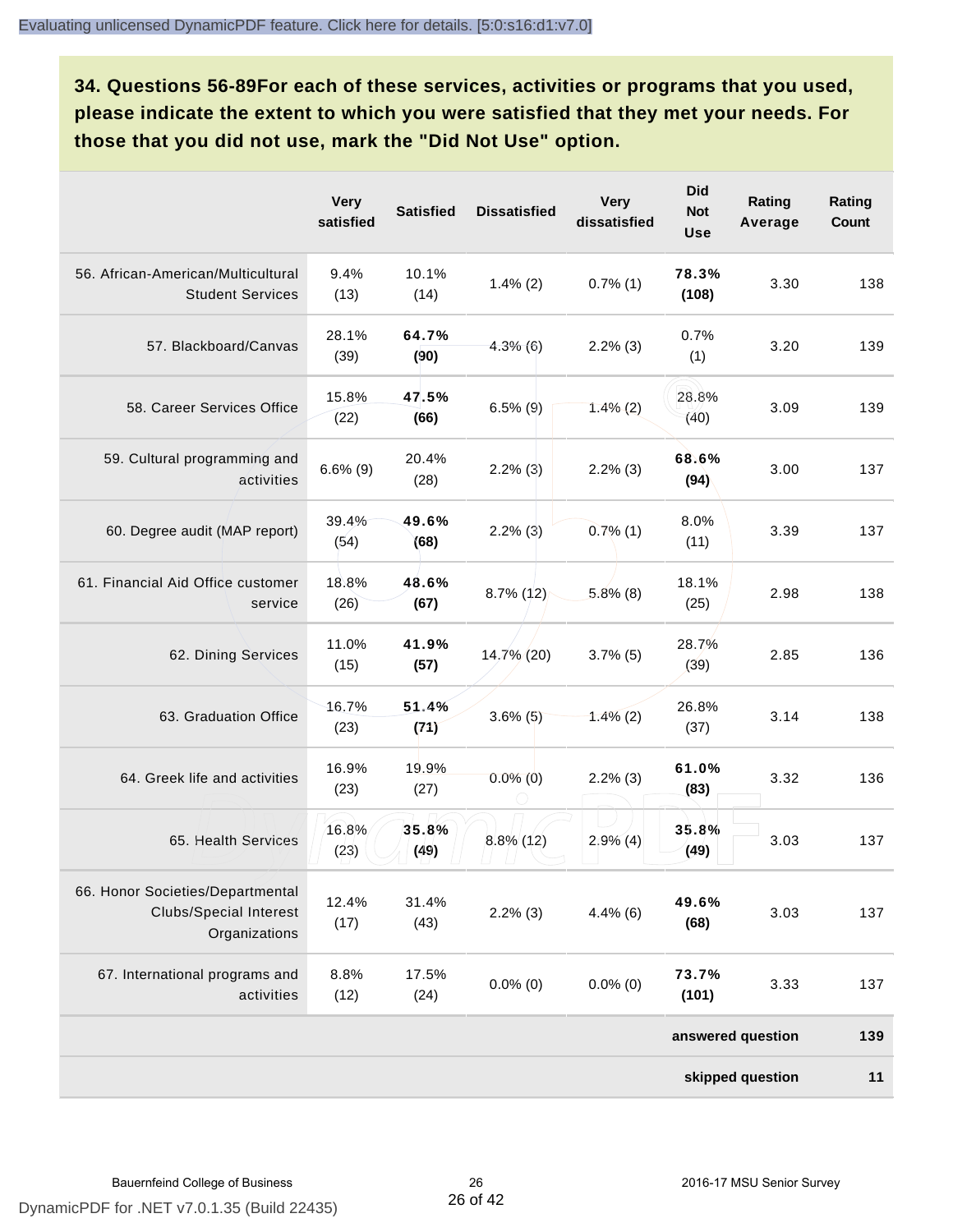**34. Questions 56-89For each of these services, activities or programs that you used, please indicate the extent to which you were satisfied that they met your needs. For those that you did not use, mark the "Did Not Use" option.**

| 68. International student support<br>services                    | $5.8\%$ (8)   | 10.1%<br>(14) | $0.7\%$ (1)  | $0.7\%$ (1) | 82.6%<br>(114)    | 3.21 | 138 |
|------------------------------------------------------------------|---------------|---------------|--------------|-------------|-------------------|------|-----|
| 69. Internet and wireless access<br>for study and research needs | 24.8%<br>(34) | 52.6%<br>(72) | $8.8\%$ (12) | $2.9\%$ (4) | 10.9%<br>(15)     | 3.11 | 137 |
| 70. Intramural Sports and<br>Recreation                          | 18.2%<br>(25) | 29.2%<br>(40) | $0.7\%$ (1)  | $0.7\%$ (1) | 51.1%<br>(70)     | 3.33 | 137 |
| 71. LGBT programs                                                | $3.0\%$ (4)   | $8.9\%$ (12)  | $0.7\%$ (1)  | $0.0\%$ (0) | 87.4%<br>(118)    | 3.18 | 135 |
| 72. Lowry Center/Developmental<br>courses and tutoring           | 7.4%<br>(10)  | 12.5%<br>(17) | $1.5\%$ (2)  | $0.0\%$ (0) | 78.7%<br>(107)    | 3.28 | 136 |
| 73. Library                                                      | 24.1%<br>(33) | 53.3%<br>(73) | $4.4\%$ (6)  | $0.7\%$ (1) | 17.5%<br>(24)     | 3.22 | 137 |
| 74. MSU web site                                                 | 25.7%<br>(35) | 60.3%<br>(82) | 10.3% (14)   | $0.0\%$ (0) | 3.7%<br>(5)       | 3.16 | 136 |
| 75. NCAA Sports                                                  | 13.9%<br>(19) | 20.4%<br>(28) | $2.2\%$ (3)  | $1.5\%$ (2) | 62.0%<br>(85)     | 3.23 | 137 |
| 76. Online courses that are not<br><b>Blackboard or Canvas</b>   | 8.0%<br>(11)  | 26.1%<br>(36) | $3.6\%$ (5)  | $1.4\%$ (2) | 60.9%<br>(84)     | 3.04 | 138 |
| 77. Public Safety/Security<br><b>Services</b>                    | 15.2%<br>(21) | 44.9%<br>(62) | $4.3\%$ (6)  | $2.2\%$ (3) | 33.3%<br>(46)     | 3.10 | 138 |
| 78. Registration through myGate                                  | 29.0%<br>(40) | 61.6%<br>(85) | $4.3\%$ (6)  | $1.4\%$ (2) | 3.6%<br>(5)       | 3.23 | 138 |
| 79. Residential College<br>programming and activities            | 13.1%<br>(18) | 34.3%<br>(47) | $2.2\%$ (3)  | $3.6\%$ (5) | 46.7%<br>(64)     | 3.07 | 137 |
| 80. Scholarships/grants/student<br>employment                    | 28.5%<br>(39) | 47.4%<br>(65) | $6.6\%$ (9)  | $2.2\%$ (3) | 15.3%<br>(21)     | 3.21 | 137 |
| 81. Services for non-traditional<br>students                     | $5.8\%$ (8)   | 15.2%<br>(21) | $5.1\%$ (7)  | $2.9\%$ (4) | 71.0%<br>(98)     | 2.83 | 138 |
|                                                                  |               |               |              |             | answered question |      | 139 |
|                                                                  |               |               |              |             | skipped question  |      | 11  |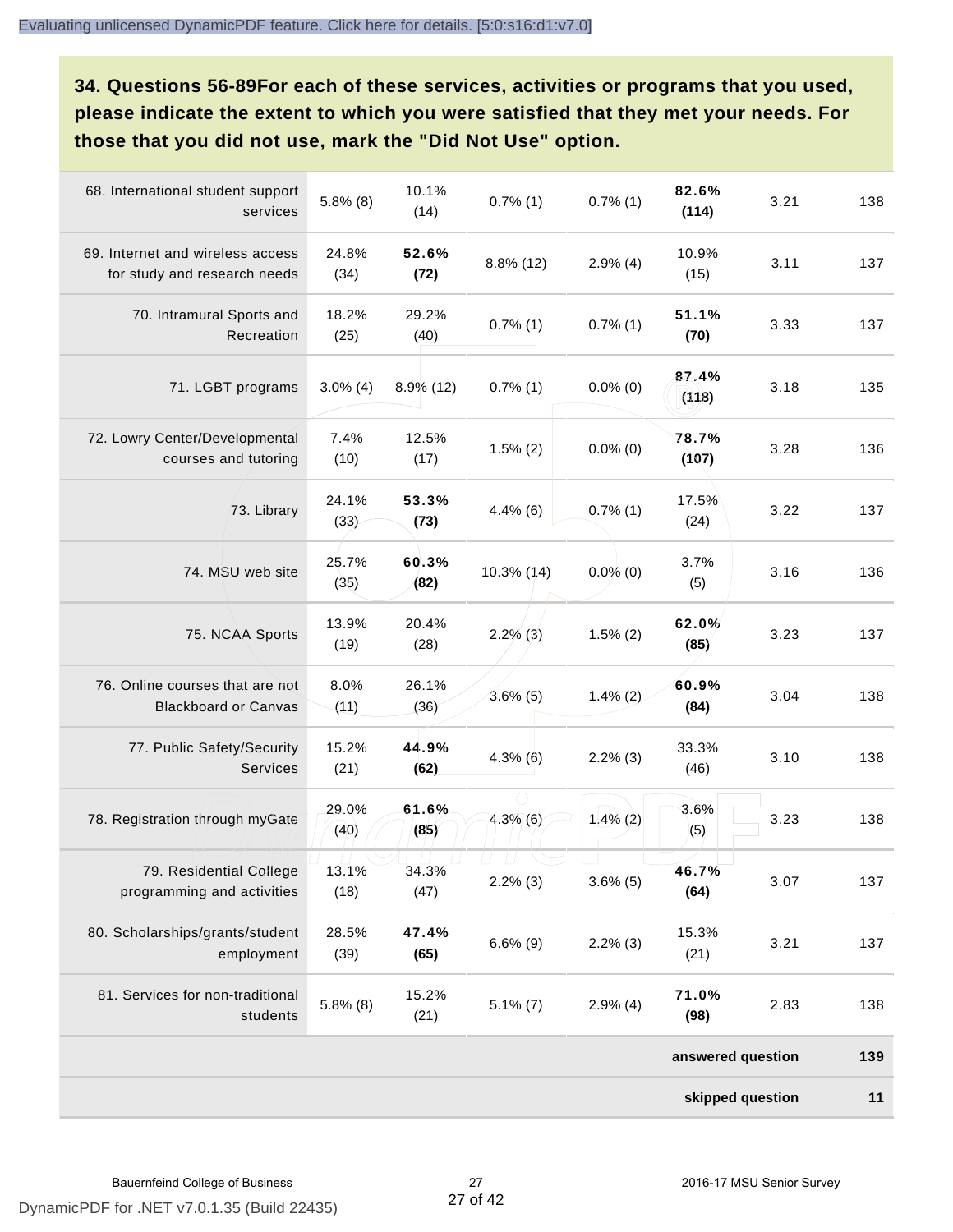**34. Questions 56-89For each of these services, activities or programs that you used, please indicate the extent to which you were satisfied that they met your needs. For those that you did not use, mark the "Did Not Use" option.**

| 82. Student Disability Services<br>(SDS) | 8.0%<br>(11)  | $9.5\%$ (13)  | $0.7\%$ (1) | $0.0\%$ (0) | 81.8%<br>(112)    | 3.40 | 137 |
|------------------------------------------|---------------|---------------|-------------|-------------|-------------------|------|-----|
| 83. Transcript requests                  | 12.3%<br>(17) | 44.9%<br>(62) | $6.5\%$ (9) | $1.4\%$ (2) | 34.8%<br>(48)     | 3.04 | 138 |
| 84. Student Support Services<br>(SSS)    | 8.7%<br>(12)  | 16.7%<br>(23) | $1.4\%$ (2) | $0.0\%$ (0) | 73.2%<br>(101)    | 3.27 | 138 |
| 85. Transfer Center                      | 12.5%<br>(17) | 27.2%<br>(37) | $5.1\% (7)$ | $0.7\%$ (1) | 54.4%<br>(74)     | 3.13 | 136 |
| 86. University Counseling Services       | 9.5%<br>(13)  | $9.5\%$ (13)  | $2.9\%$ (4) | $0.7\%$ (1) | 77.4%<br>(106)    | 3.23 | 137 |
| 87. Veteran Services                     | $6.6\%$ (9)   | $6.6\%$ (9)   | $0.0\%$ (0) | $0.0\%$ (0) | 86.9%<br>(119)    | 3.50 | 137 |
| 88. Wellness Center                      | 29.9%<br>(41) | 46.0%<br>(63) | $2.9\%$ (4) | $1.5\%$ (2) | 19.7%<br>(27)     | 3.30 | 137 |
| 89. Women's Center                       | $5.1\%$ (7)   | $9.5\%$ (13)  | $0.7\%$ (1) | $0.0\%$ (0) | 84.7%<br>(116)    | 3.29 | 137 |
|                                          |               |               |             |             | answered question |      | 139 |

**skipped question 11**

DynamicPDF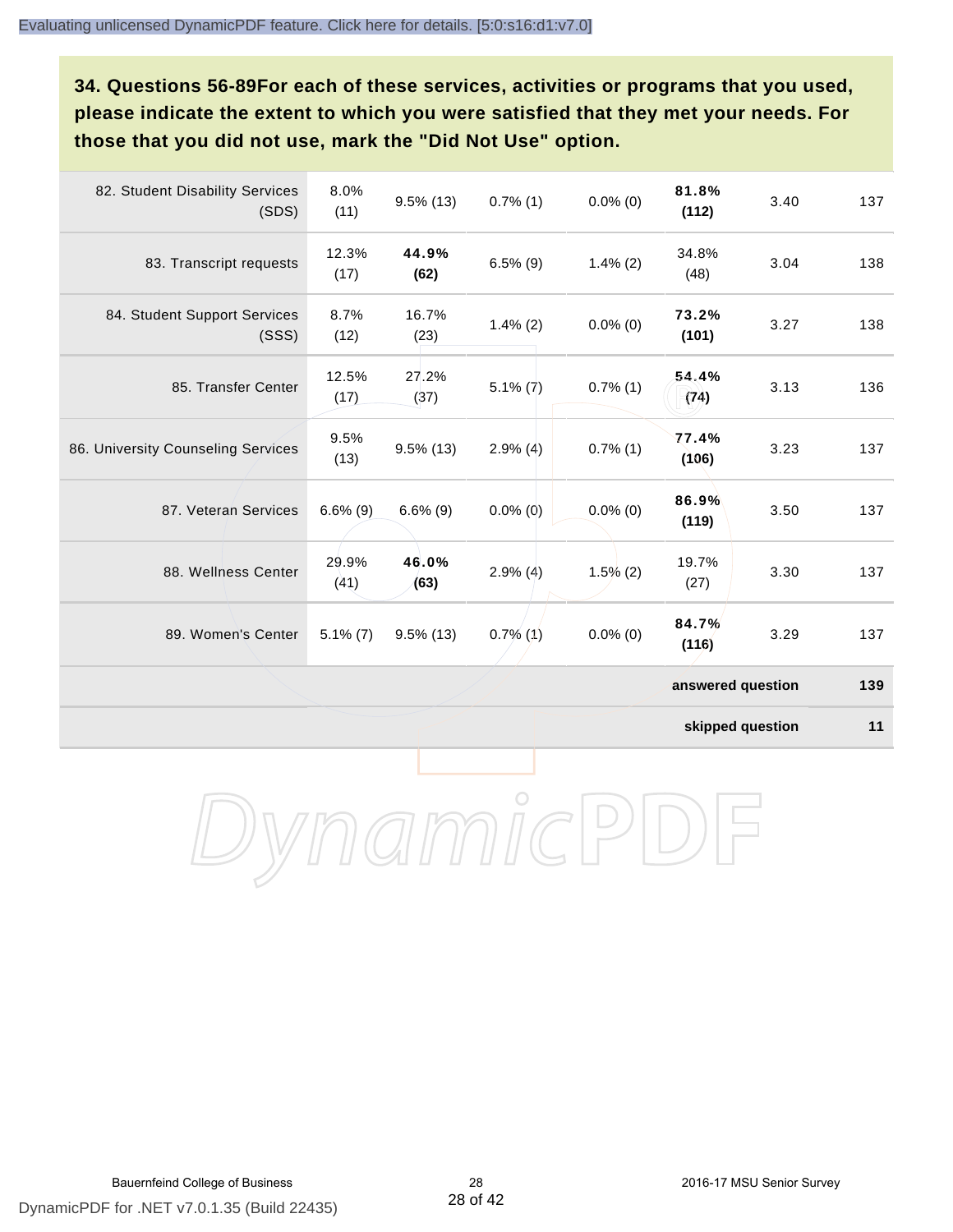#### **35. 90. To what extent did you participate in Residential College activities?**

|                     | Response<br>Percent | Response<br>Count |
|---------------------|---------------------|-------------------|
| Did not participate | 49.3%               | 68                |
| Frequently          | 14.5%               | 20                |
| Occasionally        | 14.5%               | 20                |
| Seldom              | 21.7%               | 30                |
|                     | answered question   | 138               |
|                     | skipped question    | $12$              |
|                     | ynamicPD            |                   |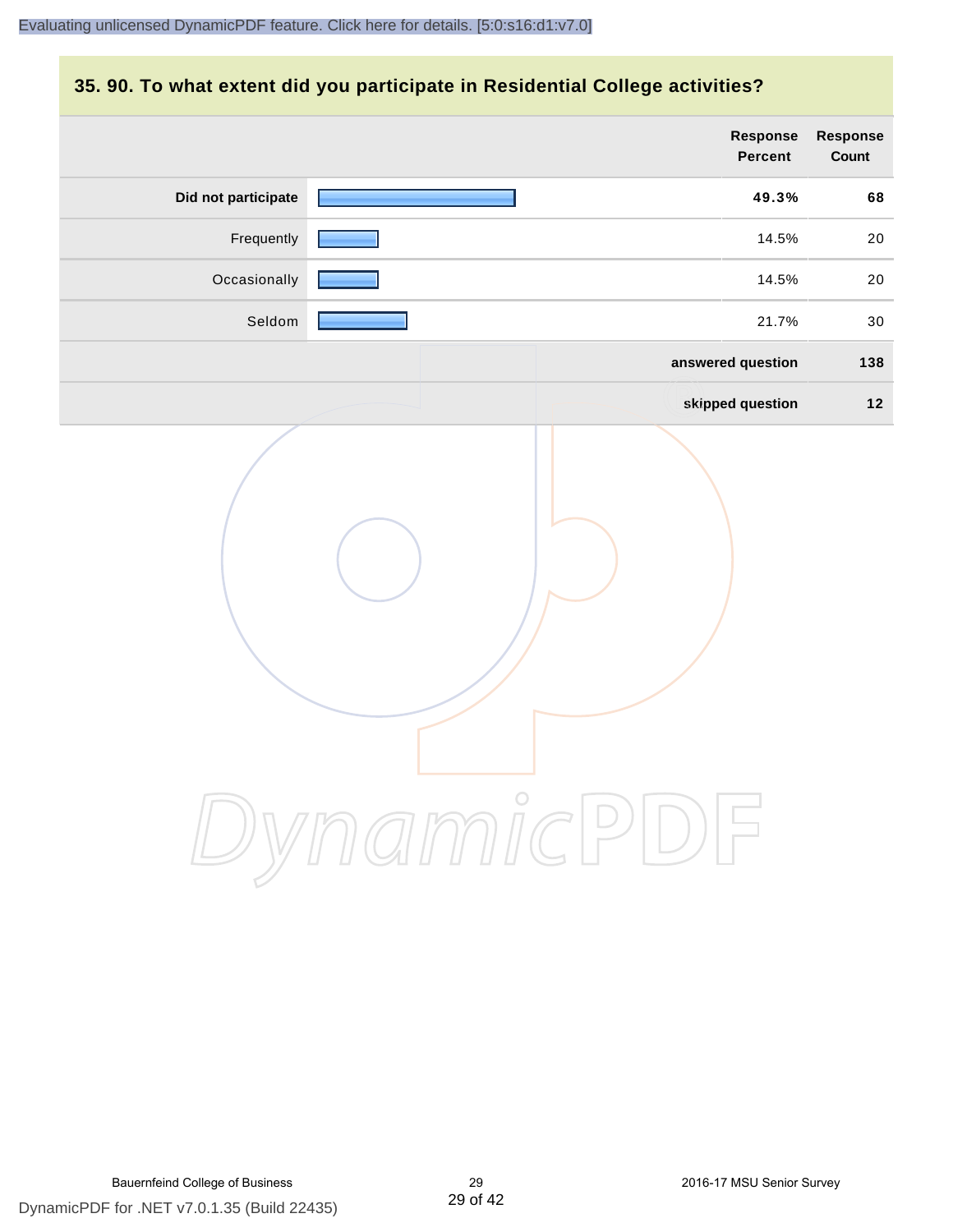#### **35. 90. To what extent did you participate in Residential College activities?**

| answered question |  | 138 |
|-------------------|--|-----|
|-------------------|--|-----|

**skipped question 11**

#### **36. 91. Which phrase best describes your opinion of Residential Colleges? answered question 139 Response Percent Response Count Not familiar with Residential Colleges 38.8% 54** Very positive **16.5%** 23 Positive **2008** 22.4% 45 Negative 10.8% 15 Very negative  $\Box$  2

**37. 92. When you graduate how many times will you have studied abroad during your university career?**

|               | <b>Response</b><br>Percent                                                                                                                                                                                                                                                                             | Response<br>Count |
|---------------|--------------------------------------------------------------------------------------------------------------------------------------------------------------------------------------------------------------------------------------------------------------------------------------------------------|-------------------|
| <b>None</b>   | <u>Wandi</u><br>- 1 - 1 - 1<br>$\sim$<br>The Contract<br><b>The Contract of the Contract of the Contract of the Contract of the Contract of the Contract of the Contract of the Contract of The Contract of The Contract of The Contract of The Contract of The Contract of The Contract </b><br>82.7% | 115               |
| One           | 16.5%                                                                                                                                                                                                                                                                                                  | 23                |
| Two           | $\mathbf I$<br>0.7%                                                                                                                                                                                                                                                                                    | 1                 |
| Three or more | 0.0%                                                                                                                                                                                                                                                                                                   | $\mathbf 0$       |
|               | answered question                                                                                                                                                                                                                                                                                      | 139               |
|               | skipped question                                                                                                                                                                                                                                                                                       | 11                |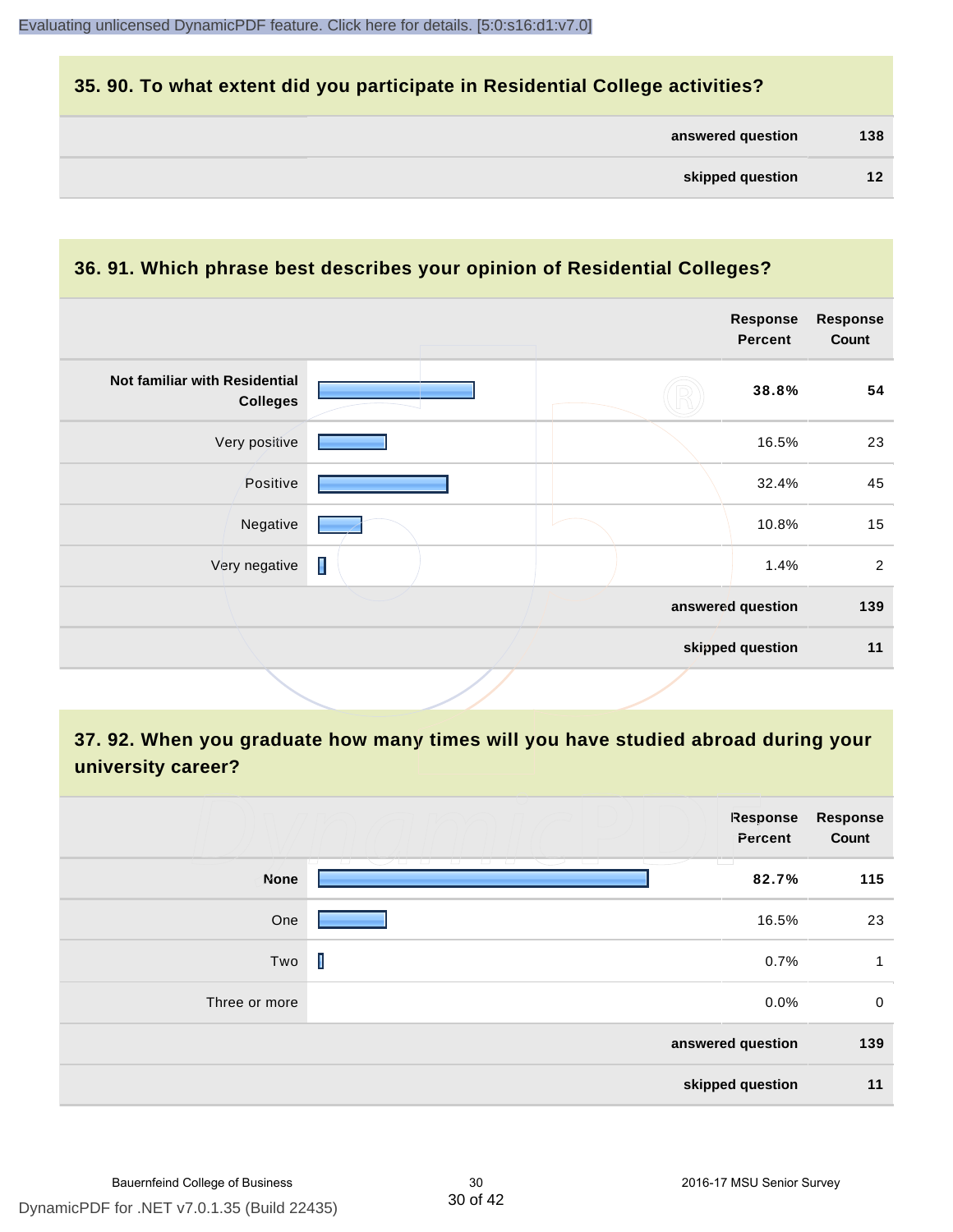**38. Questions 93-102 The University has formulated ten desired "Characteristics of the Murray State University Graduate." Please indicate how effective your MSU experience was in enhancing your abilities in each area.**

|                                                                                                                                                                      | <b>Very</b><br>effective | <b>Effective</b> | Ineffective  | <b>Very</b><br>ineffective | Rating<br>Average | Rating<br><b>Count</b> |
|----------------------------------------------------------------------------------------------------------------------------------------------------------------------|--------------------------|------------------|--------------|----------------------------|-------------------|------------------------|
| 93. Engage in mature,<br>independent and creative thought<br>and express that thought<br>effectively in oral and written<br>communication;                           | 42.3% (55)               | 54.6% (71)       | $3.1\%$ (4)  | $0.0\%$ (0)                | 3.39              | 130                    |
| 94. Understand and apply the<br>critical and scientific<br>methodologies that academic<br>disciplines employ to discover<br>knowledge and ascertain its<br>validity; | 33.1% (43)               | 56.2% (73)       | 10.8% (14)   | $0.0\%$ (0)                | 3.22              | 130                    |
| 95. Apply sound standards of<br>information gathering, analysis<br>and evaluation to reach logical<br>decisions;                                                     | 38.5% (50)               | 56.9% (74)       | $4.6\%$ (6)  | $0.0\%$ (0)                | 3.34              | 130                    |
| 96. Understand the roles and<br>applications of science and<br>technology in the solution of the<br>problems of a changing world;                                    | 31.5% (41)               | 60.0% (78)       | $8.5\%$ (11) | $0.0\%$ (0)                | 3.23              | 130                    |
| 97. Demonstrate a critical<br>understanding of the world's<br>historical, literary, philosophical<br>and artistic traditions;                                        | 27.7% (36)               | 56.2% (73)       | 14.6% (19)   | $1.5\%$ (2)                | 3.10              | 130                    |
| 98. Understand the dynamics of<br>cultural diversity, of competing<br>economic and political systems,<br>and of complex moral and ethical<br>issues;                 | 36.2% (47)               | 53.8% (70)       | $7.7\%$ (10) | $2.3\%$ (3)                | 3.24              | 130                    |
| 99. Understand the nature of and<br>engage in ethical behavior and<br>responsible citizenship;                                                                       | 36.9% (48)               | 59.2% (77)       | $2.3\%$ (3)  | $1.5\%$ (2)                | 3.32              | 130                    |
|                                                                                                                                                                      |                          |                  |              |                            | answered question | 130                    |
|                                                                                                                                                                      |                          |                  |              |                            | skipped question  | 20                     |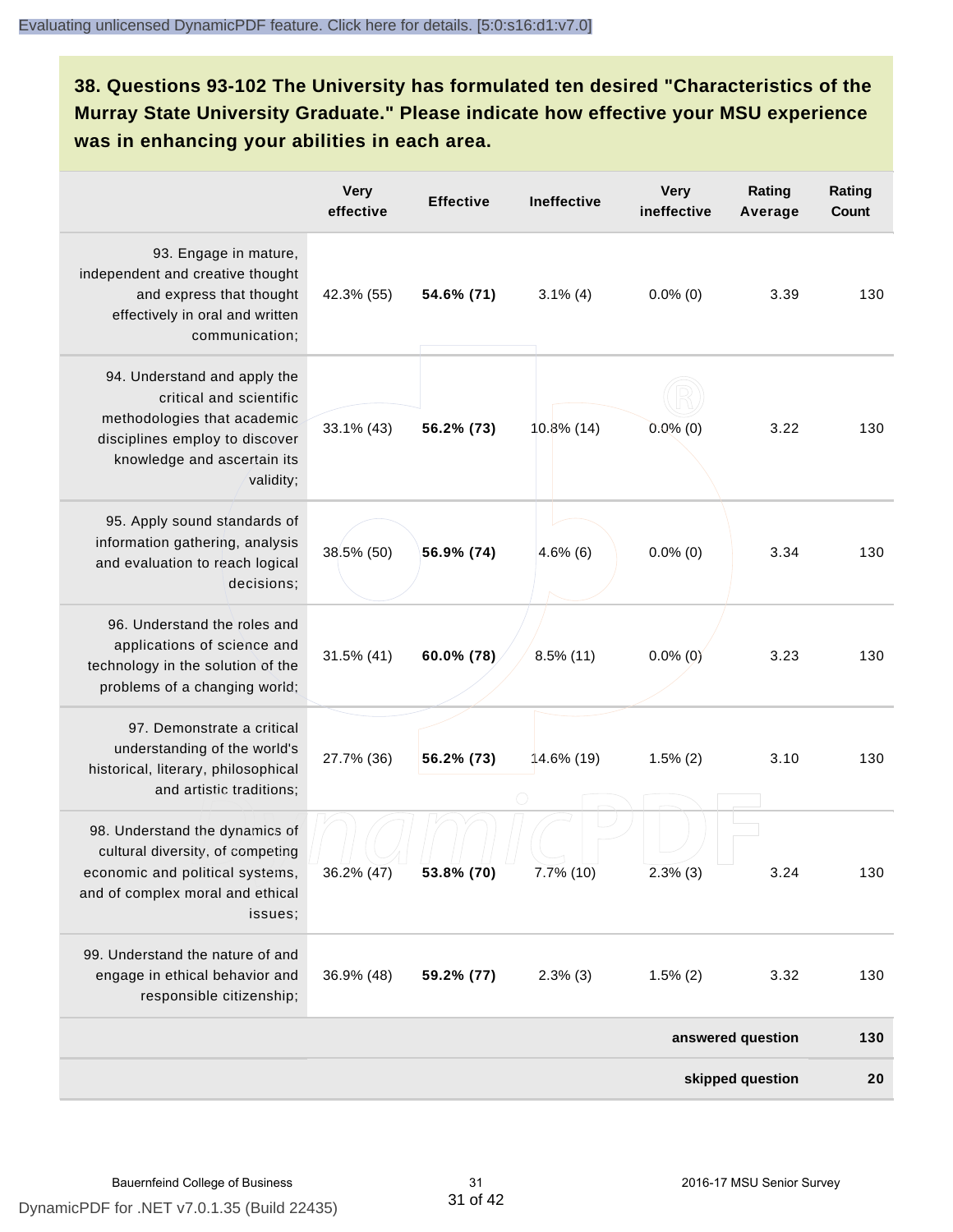#### **38. Questions 93-102 The University has formulated ten desired "Characteristics of the Murray State University Graduate." Please indicate how effective your MSU experience was in enhancing your abilities in each area.**

| 100. Understand the importance of<br>the behaviors necessary to<br>maintain a healthy lifestyle; | 30.8% (40) | 57.7% (75) | 10.0% (13)  | $1.5\%$ (2)       | 3.18             | 130 |
|--------------------------------------------------------------------------------------------------|------------|------------|-------------|-------------------|------------------|-----|
| 101. Demonstrate mastery of a<br>chosen field of study;                                          | 41.1% (53) | 51.9% (67) | $7.0\%$ (9) | $0.0\%$ (0)       | 3.34             | 129 |
| 102. Value intellectual pursuit and<br>continuous learning in a changing<br>world.               | 40.8% (53) | 52.3% (68) | $6.2\%$ (8) | $0.8\%$ (1)       | 3.33             | 130 |
|                                                                                                  |            |            |             | answered question |                  | 130 |
|                                                                                                  |            |            |             |                   | skipped question | 20  |
|                                                                                                  |            |            |             |                   |                  |     |
|                                                                                                  |            |            |             |                   |                  |     |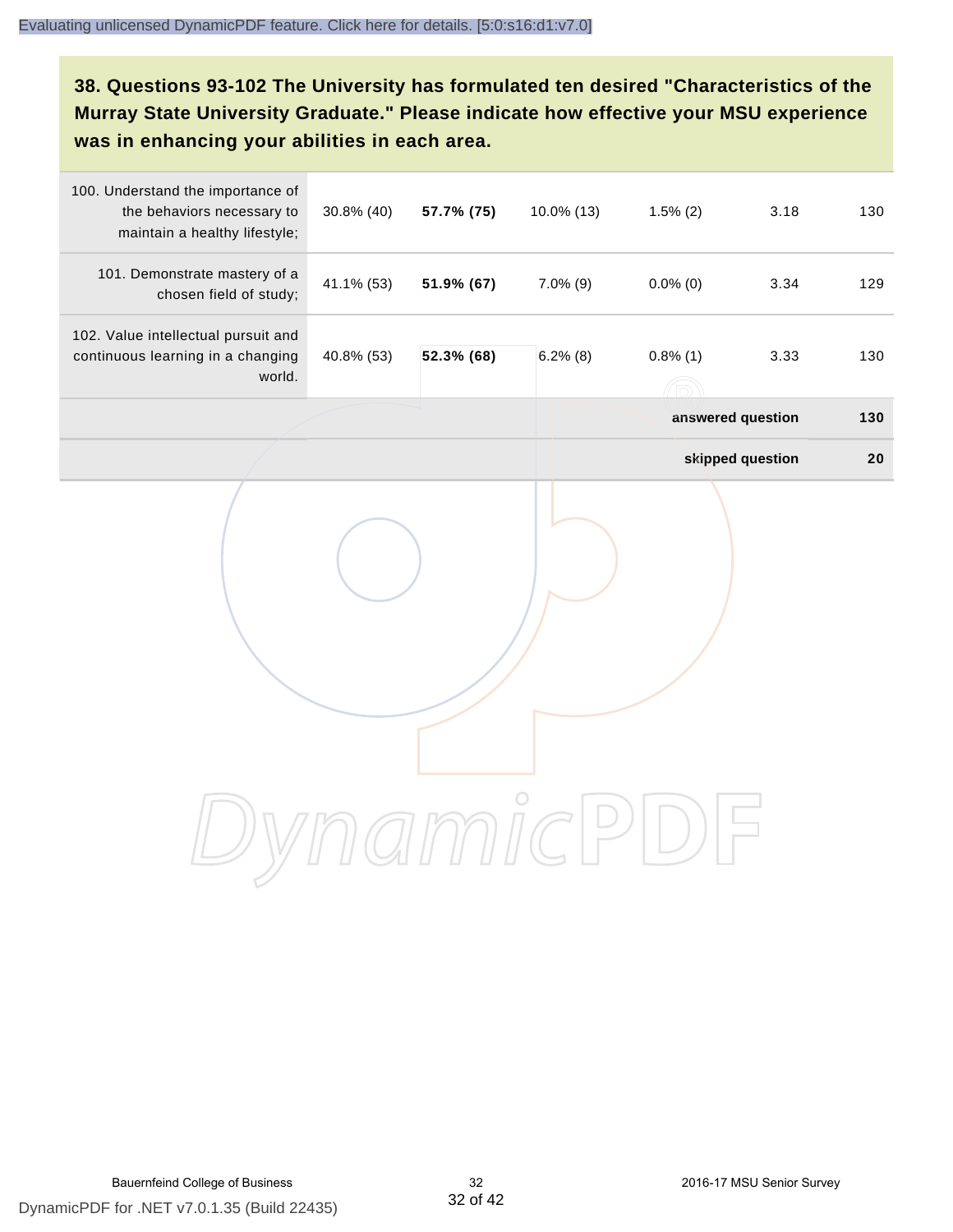#### **39. 103. What do you expect to do after you graduate? Response Response Percent Count** I am unsure of my immediate 11.1% 15 plans. **I will look for a job. 47.4% 64** I will continue working in the 10.4% 14 position I now have. I will work at a position I recently 12.6% 17 accepted. I will do additional undergraduate  $\overline{\mathsf{I}}$ 0.7% 1 work. I will go to graduate school. **17.0%** 23 I will go to law school.  $\blacksquare$ I will go to medical school.  $\begin{array}{ccc} 0.0\% & 0 \end{array}$ I will go to other professional 0.0% 0 school. I will not work or attend school. 0.0% 0 **answered question 135 skipped question 15**

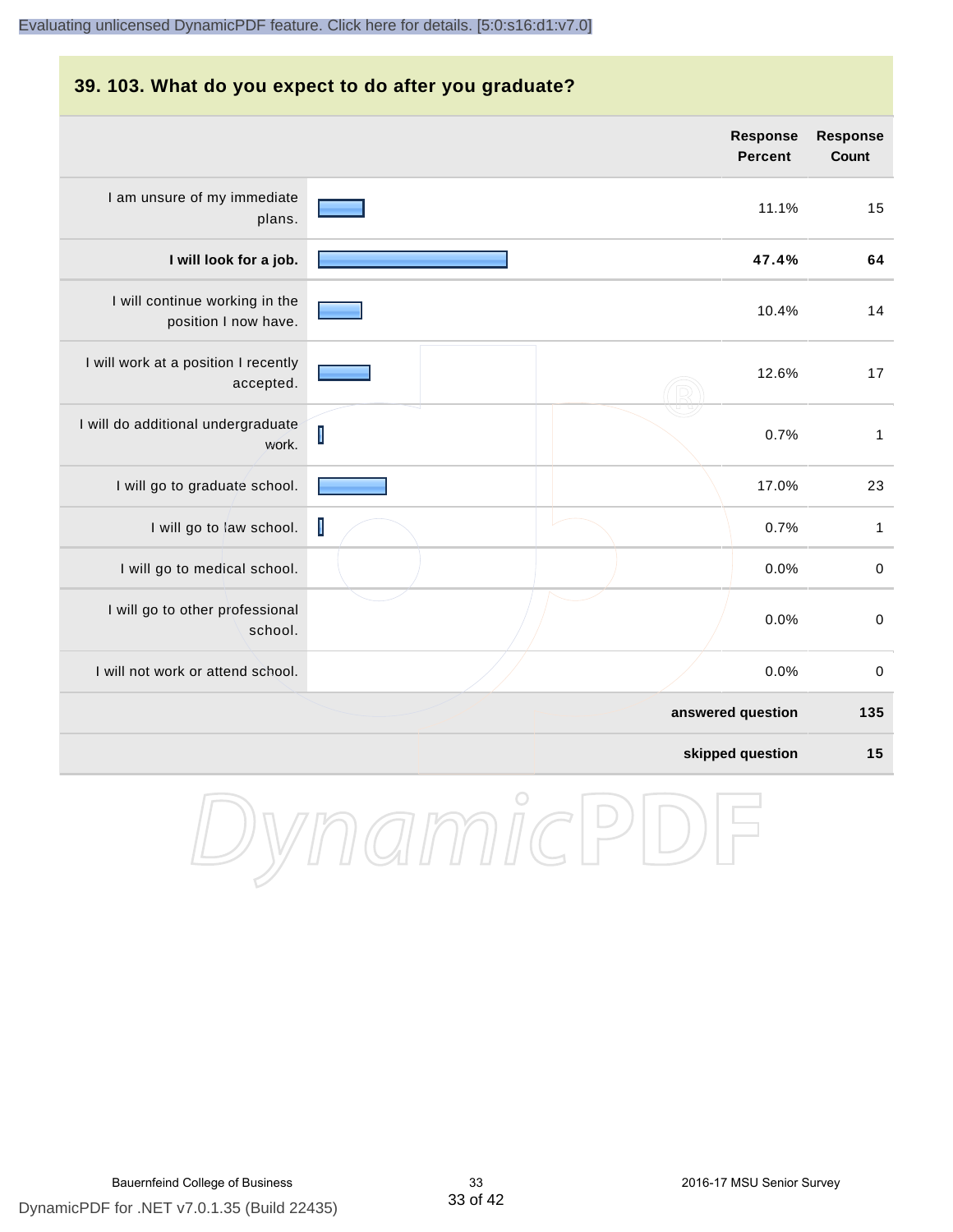## **39. 103. What do you expect to do after you graduate? answered question 135 skipped question 15**

#### **40. 104. If you are already employed, how closely related is your job to your field of study?**

|                     |         | <b>Response</b><br><b>Percent</b> | <b>Response</b><br>Count |
|---------------------|---------|-----------------------------------|--------------------------|
| Extremely close     |         | 21.1%                             | 28                       |
| Somewhat close      |         | 18.8%                             | 25                       |
| Somewhat different  |         | 10.5%                             | 14                       |
| Extremely different |         | 7.5%                              | 10                       |
| I cannot determine  |         | 5.3%                              | $\overline{7}$           |
| Does not apply      |         | 36.8%                             | 49                       |
|                     |         | answered question                 | 133                      |
|                     |         | skipped question                  | 17                       |
|                     | $\circ$ |                                   |                          |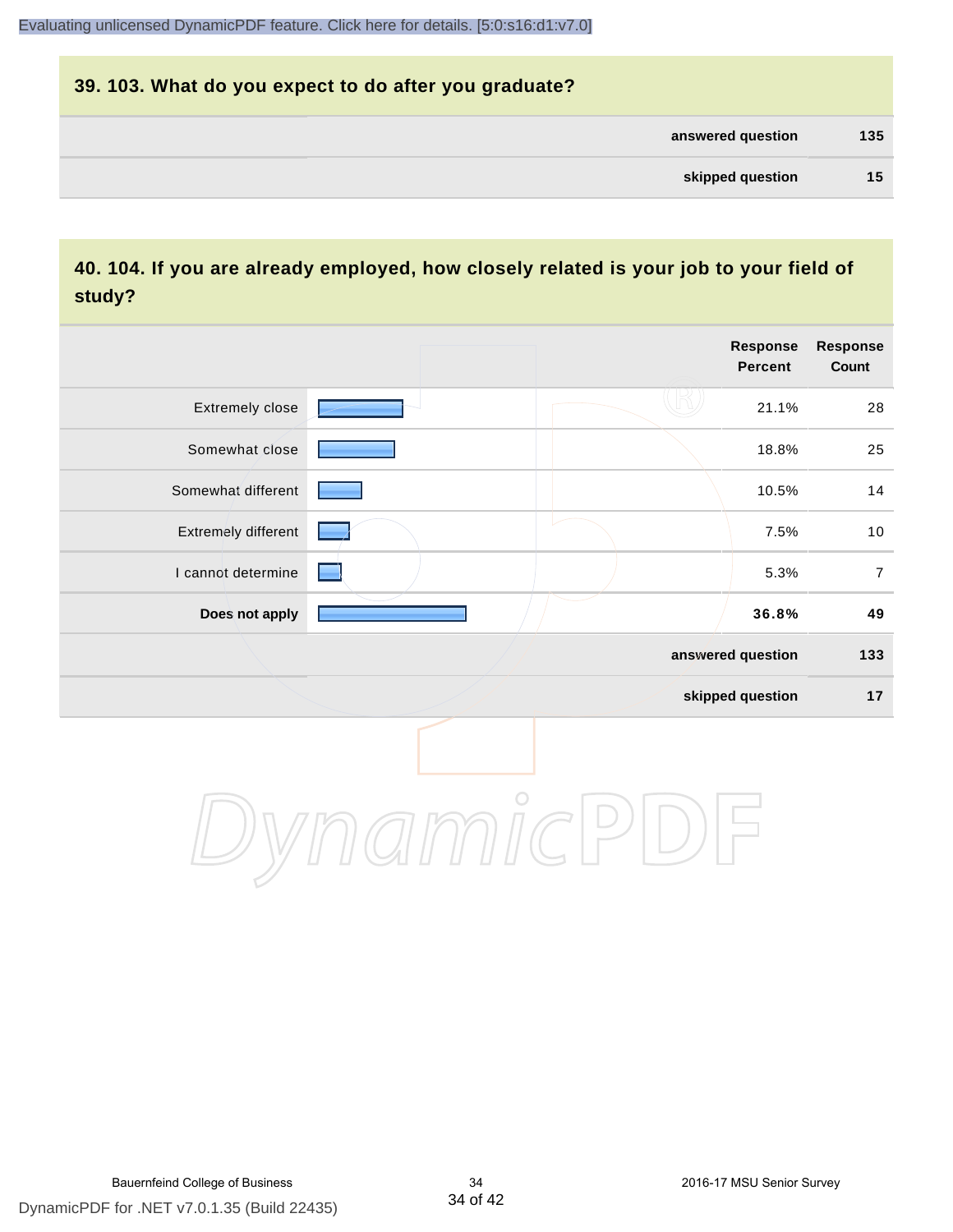#### **41. 105. If you intend to work full-time, what do you expect your salary to be?**

|                     |                | Response<br>Percent | Response<br>Count |
|---------------------|----------------|---------------------|-------------------|
| Above \$75,000      | $\blacksquare$ | 6.1%                | $\,8\,$           |
| \$65,000 - \$75,000 |                | 6.8%                | $\boldsymbol{9}$  |
| \$55,000 - \$64,999 |                | 13.6%               | $18$              |
| \$45,000 - \$54,999 |                | 17.4%               | 23                |
| \$35,000 - \$44,999 |                | 24.2%               | 32                |
| \$25,000 - \$34,999 |                | 10.6%               | 14                |
| Below \$25,000      | $\blacksquare$ | 4.5%                | $\,6\,$           |
| Does not apply      |                | 16.7%               | 22                |
|                     |                | answered question   | 132               |
|                     |                | skipped question    | $18$              |
|                     |                |                     |                   |
|                     | $\overline{C}$ |                     |                   |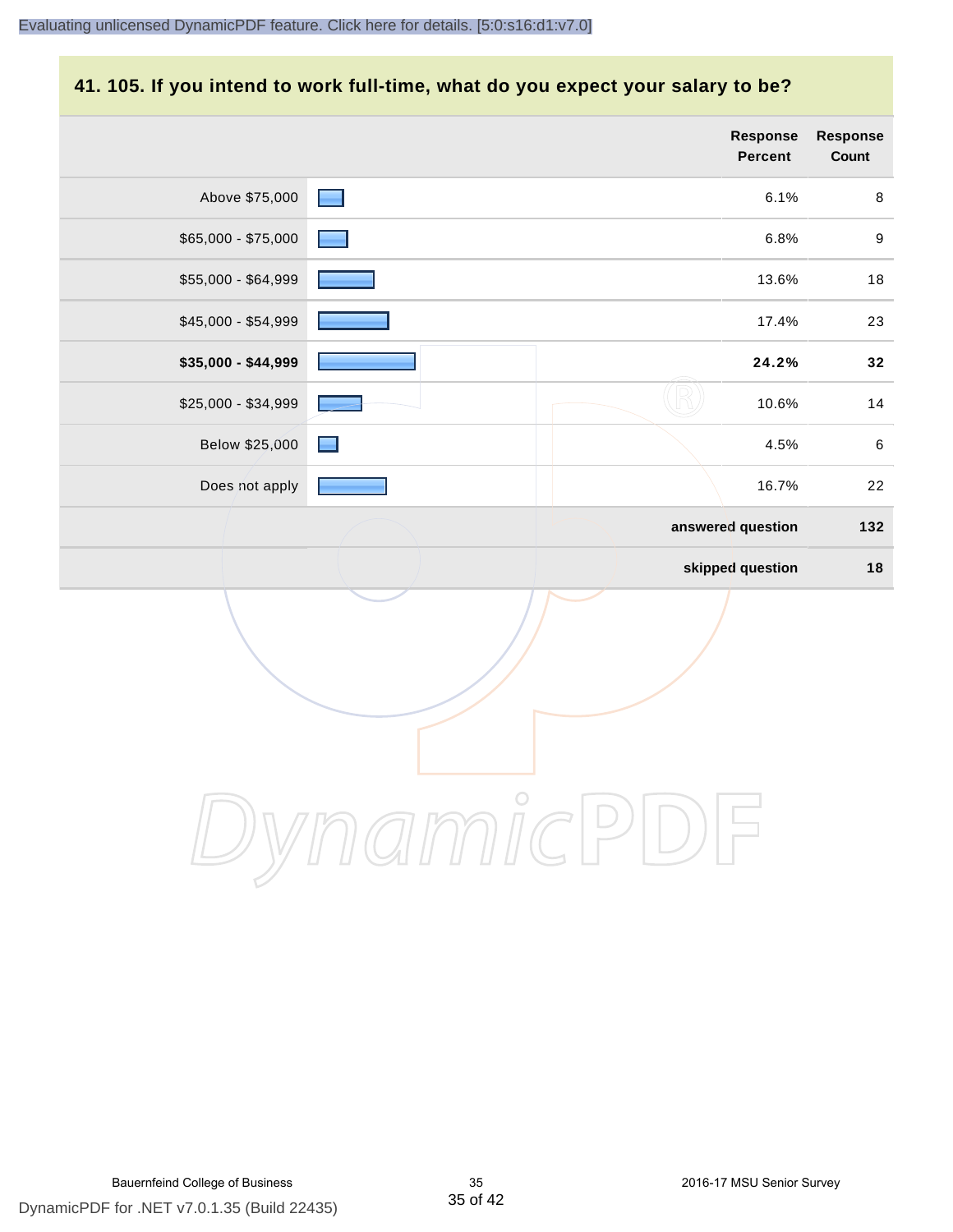#### **41. 105. If you intend to work full-time, what do you expect your salary to be?**

| answered question | 132 |
|-------------------|-----|
|                   |     |

#### **42. 106. If you intend to continue your education, please indicate which statement best describes the institution you will attend.**

|                                        |                 | <b>Response</b><br><b>Percent</b> | <b>Response</b><br>Count |
|----------------------------------------|-----------------|-----------------------------------|--------------------------|
| <b>Murray State University</b>         |                 | 28.0%                             | 37                       |
| University/College in Kentucky         | <b>Contract</b> | 5.3%                              | 7                        |
| University/College outside<br>Kentucky |                 | 20.5%                             | 27                       |
| Does not apply                         |                 | 46.2%                             | 61                       |
|                                        |                 | answered question                 | 132                      |
|                                        |                 | skipped question                  | 18                       |

#### **43. 107. "I would recommend Murray State University to a prospective student."**

|                                                                 | <b>Response</b><br>Percent                            | <b>Response</b><br>Count              |
|-----------------------------------------------------------------|-------------------------------------------------------|---------------------------------------|
|                                                                 | 63.9%                                                 | 85                                    |
|                                                                 | 28.6%                                                 | 38                                    |
| ▬                                                               | 4.5%                                                  | 6                                     |
| $\blacksquare$                                                  | 3.0%                                                  | 4                                     |
|                                                                 |                                                       | 133                                   |
|                                                                 |                                                       | 17                                    |
| <b>Strongly agree</b><br>Agree<br>Disagree<br>Strongly disagree | $\perp$<br>$\overline{\phantom{a}}$<br>$\overline{a}$ | answered question<br>skipped question |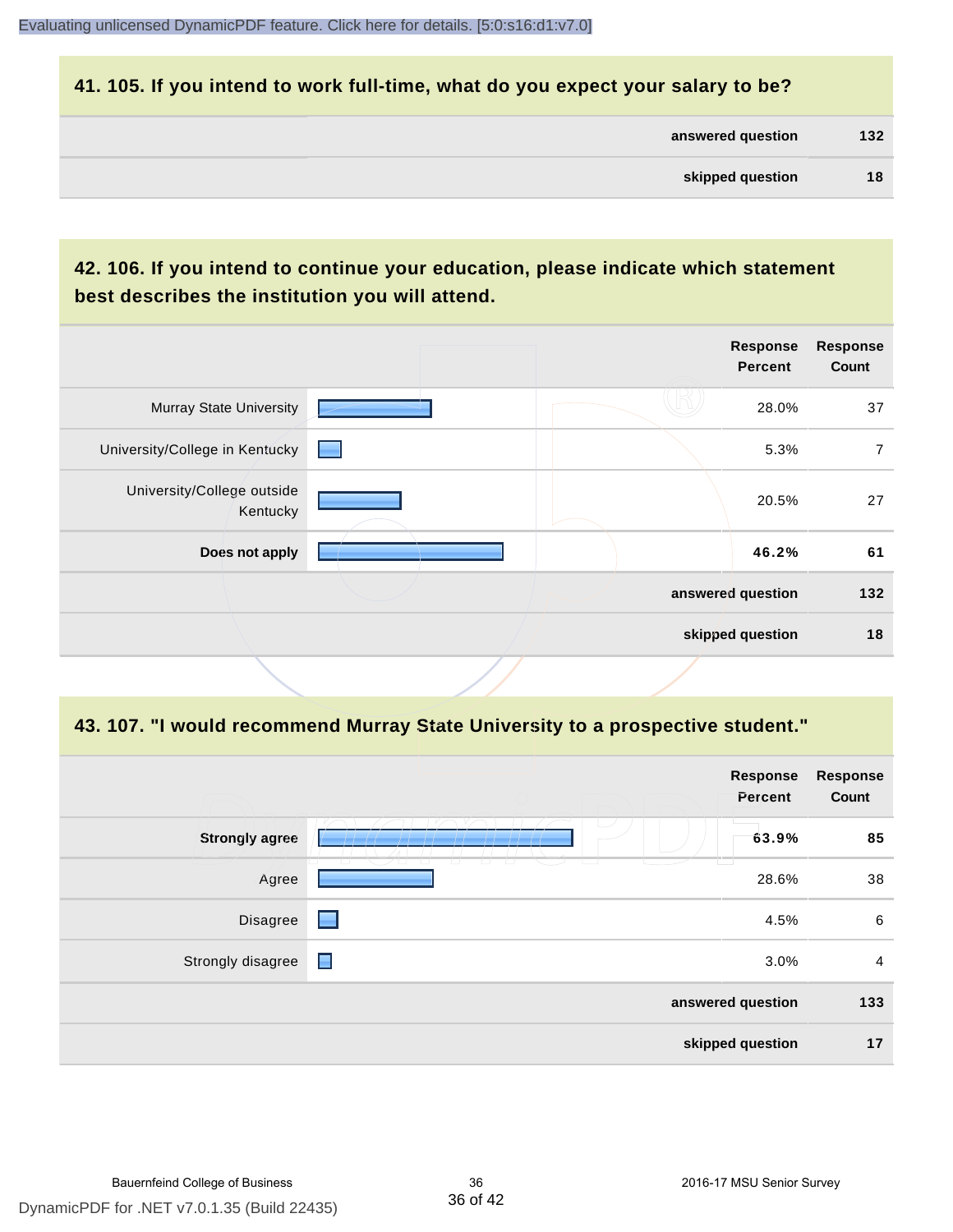|                   |                   | 44. Feedback: |
|-------------------|-------------------|---------------|
| Response<br>Count |                   |               |
| 27                |                   |               |
| 27                | answered question |               |
| 123               | skipped question  |               |

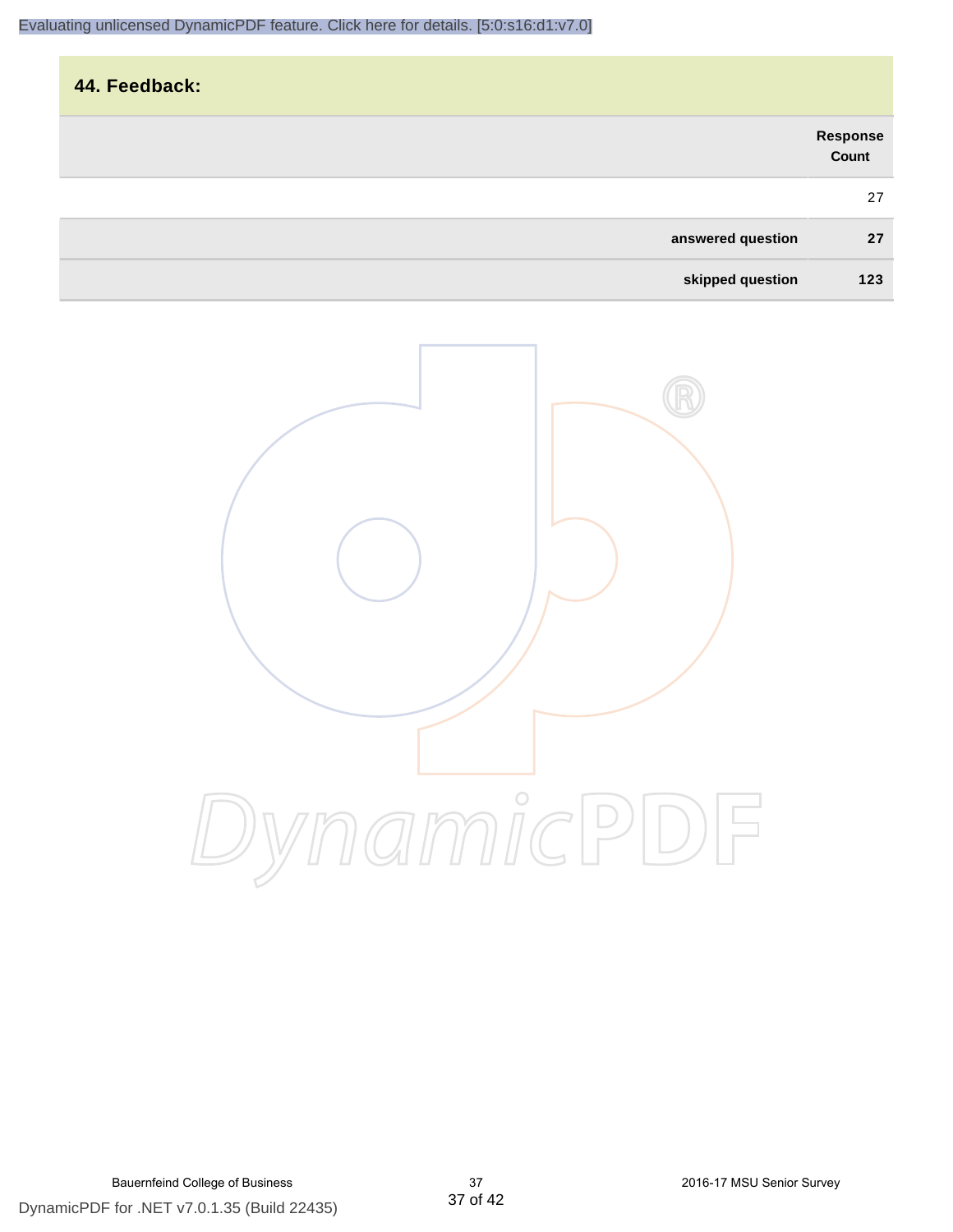|                                                 |  | <b>Response</b><br><b>Percent</b> | <b>Response</b><br>Count |
|-------------------------------------------------|--|-----------------------------------|--------------------------|
| Accounting                                      |  | 0.0%                              | $\mathbf 0$              |
| Advertising                                     |  | 0.0%                              | $\pmb{0}$                |
| <b>Business Administration</b><br>(associate's) |  | 0.0%                              | $\pmb{0}$                |
| <b>Business Administration</b><br>(bachelor's)  |  | 0.0%                              | $\pmb{0}$                |
| <b>Business GIS (certificate)</b>               |  | 0.0%                              | $\mathbf 0$              |
| <b>Computer Information Systems</b>             |  | 0.0%                              | $\pmb{0}$                |
| <b>Computer Science</b>                         |  | 0.0%                              | $\mathbf 0$              |
| Economics                                       |  | 0.0%                              | $\pmb{0}$                |
| Finance                                         |  | 0.0%                              | $\pmb{0}$                |
| <b>Graphic Communications Media</b>             |  | 0.0%                              | $\mathbf 0$              |
| <b>International Business</b>                   |  | 0.0%                              | $\pmb{0}$                |
| Journalism                                      |  | 0.0%                              | $\mathbf 0$              |
| Management                                      |  | 0.0%                              | $\pmb{0}$                |
| Marketing                                       |  | 0.0%                              | $\,0\,$                  |
| Organizational Communication                    |  | 0.0%                              | $\pmb{0}$                |
| <b>Public Relations</b>                         |  | 0.0%                              | $\mathbf 0$              |
| <b>Television Production</b>                    |  | 0.0%                              | $\mathsf 0$              |
| <b>Telecommunications Systems</b><br>Mgmt       |  | 0.0%                              | $\mathbf 0$              |
| answered question                               |  | $\pmb{0}$                         |                          |
| skipped question                                |  | 150                               |                          |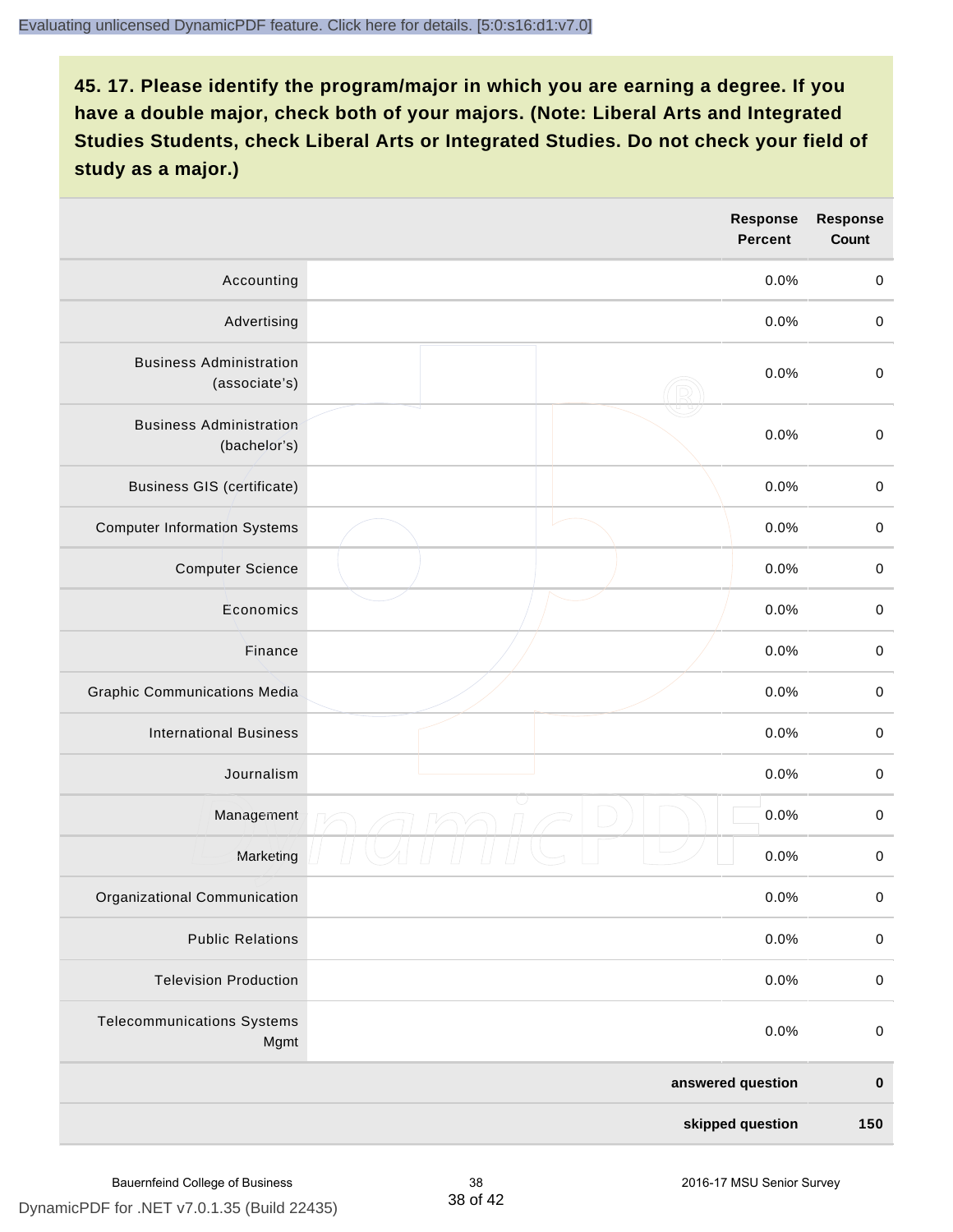| <b>Career &amp; Technical Education</b><br>(associate's) |  | 0.0%             | $\pmb{0}$   |
|----------------------------------------------------------|--|------------------|-------------|
| <b>Career &amp; Technical Education</b><br>(bachelor's)  |  | 0.0%             | $\mathbf 0$ |
| <b>Criminal Justice</b>                                  |  | 0.0%             | $\pmb{0}$   |
| <b>Elementary School Education</b>                       |  | 0.0%             | $\pmb{0}$   |
| Health & Physical Education                              |  | 0.0%             | $\pmb{0}$   |
| Interdisciplinary Early Childhood<br>Education           |  | 0.0%             | $\pmb{0}$   |
| Learning & Behavior Disorders                            |  | 0.0%             | $\pmb{0}$   |
| Middle School Education                                  |  | 0.0%             | $\mathbf 0$ |
| <b>Recreation &amp; Leisure Services</b>                 |  | 0.0%             | $\mathbf 0$ |
| Social Work                                              |  | 0.0%             | $\mathbf 0$ |
| Youth & Nonprofit Leadership                             |  | 0.0%             | $\mathbf 0$ |
| Art                                                      |  | 0.0%             | $\pmb{0}$   |
| Creative Writing (BFA)                                   |  | 0.0%             | $\pmb{0}$   |
| English                                                  |  | 0.0%             | $\pmb{0}$   |
| English Education (TESOL)                                |  | 0.0%             | $\pmb{0}$   |
| Philosophy                                               |  | 0.0%             | 0           |
| <b>International Affairs</b>                             |  | 0.0%             | $\pmb{0}$   |
| <b>Political Science</b>                                 |  | 0.0%             | $\mathbf 0$ |
| <b>Public Administration</b>                             |  | 0.0%             | $\mathbf 0$ |
| answered question                                        |  |                  | $\pmb{0}$   |
|                                                          |  | skipped question | 150         |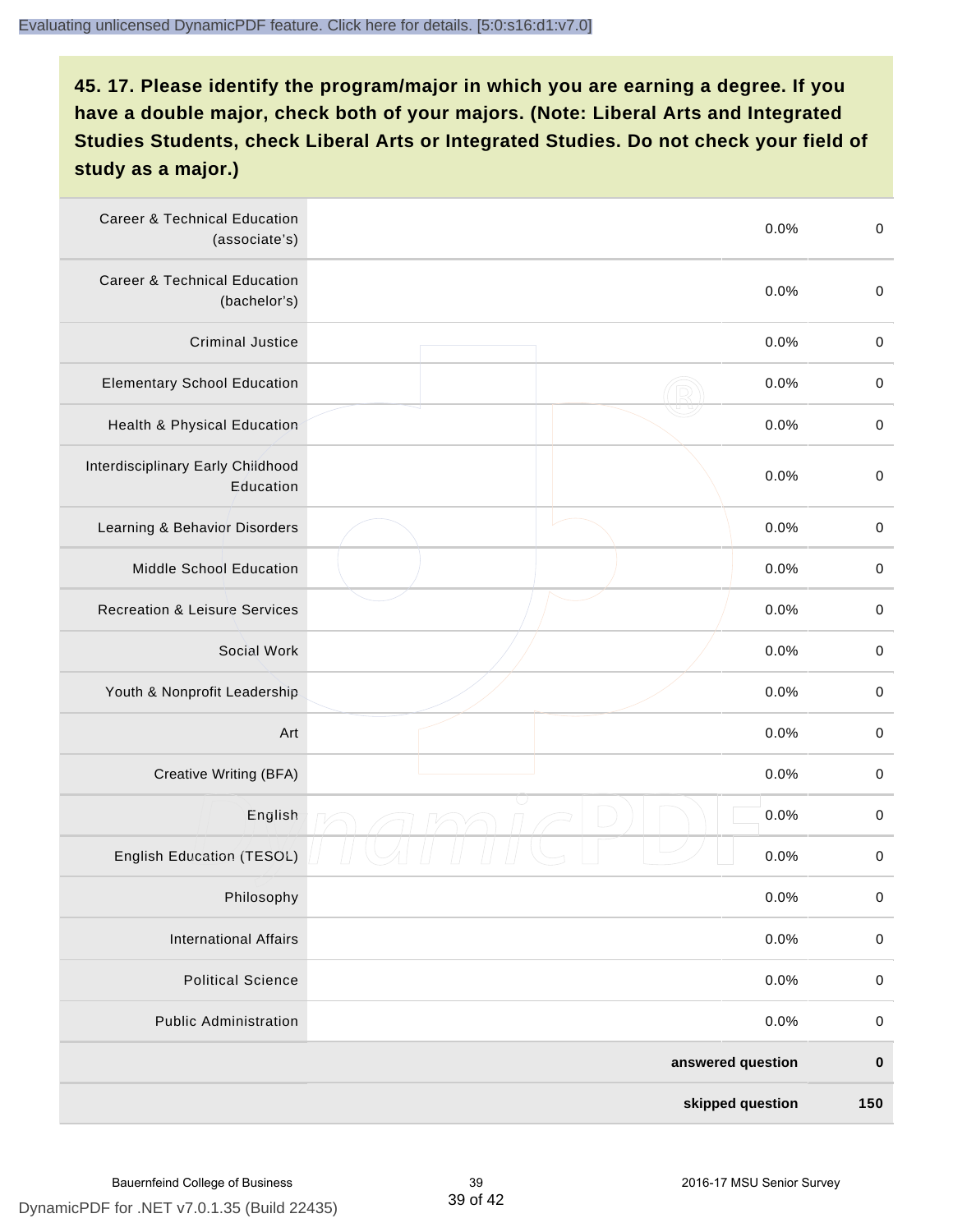| Sociology                                           | 0.0%               | $\mathbf 0$         |
|-----------------------------------------------------|--------------------|---------------------|
| History                                             | 0.0%               | $\mathbf 0$         |
| <b>Liberal Arts</b>                                 | 0.0%               | $\pmb{0}$           |
| French                                              | 0.0%               | $\pmb{0}$           |
| German                                              | 0.0%               | $\mathbf 0$         |
| Japanese                                            | 0.0%               | $\mathbf 0$         |
| Spanish                                             | 0.0%               | $\mathbf 0$         |
| Music                                               | 0.0%               | $\mathbf 0$         |
| <b>Music Business</b>                               | 0.0%               | $\pmb{0}$           |
| Psychology                                          | 0.0%               | $\mathbf 0$         |
| Theatre                                             | 0.0%               | $\mathbf 0$         |
| Biology                                             | 0.0%               | $\mathbf 0$         |
| Wildlife & Conservation Biology                     | 0.0%               | $\mathbf 0$         |
| Chemistry                                           | 0.0%               | $\pmb{0}$           |
| <b>Applied Physics</b>                              | 0.0%<br>$\bigcirc$ | $\mathbf 0$         |
| <b>Engineering Physics</b>                          | 0.0%               | $\mathbf 0$         |
| Physics                                             | 0.0%               | $\mathsf{O}\xspace$ |
| Geosciences                                         | 0.0%               | $\mathbf 0$         |
| Civil Engineering Technology<br>(associate's)       | 0.0%               | $\pmb{0}$           |
| <b>Civil Engineering Technology</b><br>(bachelor's) | 0.0%               | $\mathbf 0$         |
|                                                     | answered question  | $\pmb{0}$           |
| skipped question                                    |                    | 150                 |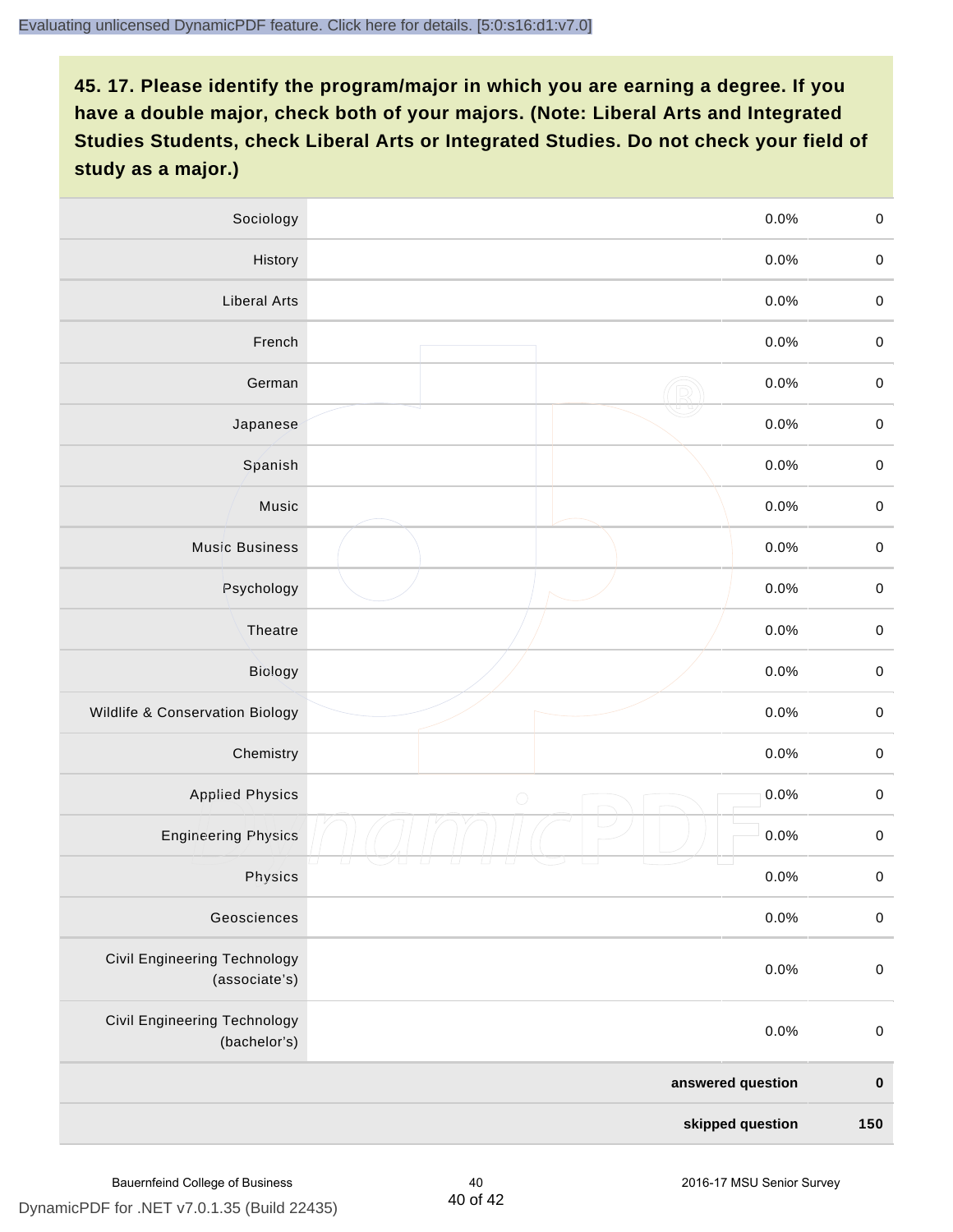| <b>Electromechanical Engineering</b><br>Technology | 0.0%              | $\mathbf 0$ |
|----------------------------------------------------|-------------------|-------------|
| <b>Engineering Graphics &amp; Design</b>           | 0.0%              | $\mathbf 0$ |
| <b>Interior Design</b>                             | 0.0%              | $\pmb{0}$   |
| Manufacturing Technology                           | 0.0%              | $\pmb{0}$   |
| Occupational Safety and Health                     | 0.0%              | $\pmb{0}$   |
| <b>Industrial Technology</b><br>(associate's)      | 0.0%              | $\pmb{0}$   |
| <b>Mathematics</b>                                 | 0.0%              | $\pmb{0}$   |
| <b>Telecommunications Systems</b><br>Mgmt          | 0.0%              | $\pmb{0}$   |
| Agricultural Science & Technology<br>(associate's) | 0.0%              | $\mathbf 0$ |
| Agricultural Science (bachelor's)                  | 0.0%              | $\mathbf 0$ |
| Animal Technology/Animal-Equine                    | 0.0%              | $\pmb{0}$   |
| Animal Technology/Vet Tech,<br>Pre-Vet             | 0.0%              | $\pmb{0}$   |
| <b>Athletic Training</b>                           | 0.0%              | $\pmb{0}$   |
| <b>Communication Disorders</b>                     | 0.0%              | $\pmb{0}$   |
| <b>Exercise Science</b>                            | 0.0%              | $\pmb{0}$   |
| Nursing                                            | 0.0%              | $\pmb{0}$   |
| Nursing/RN to BSN                                  | 0.0%              | $\pmb{0}$   |
| Nutrition, Dietetics, & Food Mgmt                  | 0.0%              | $\,0\,$     |
|                                                    | answered question | $\pmb{0}$   |
|                                                    | skipped question  | 150         |